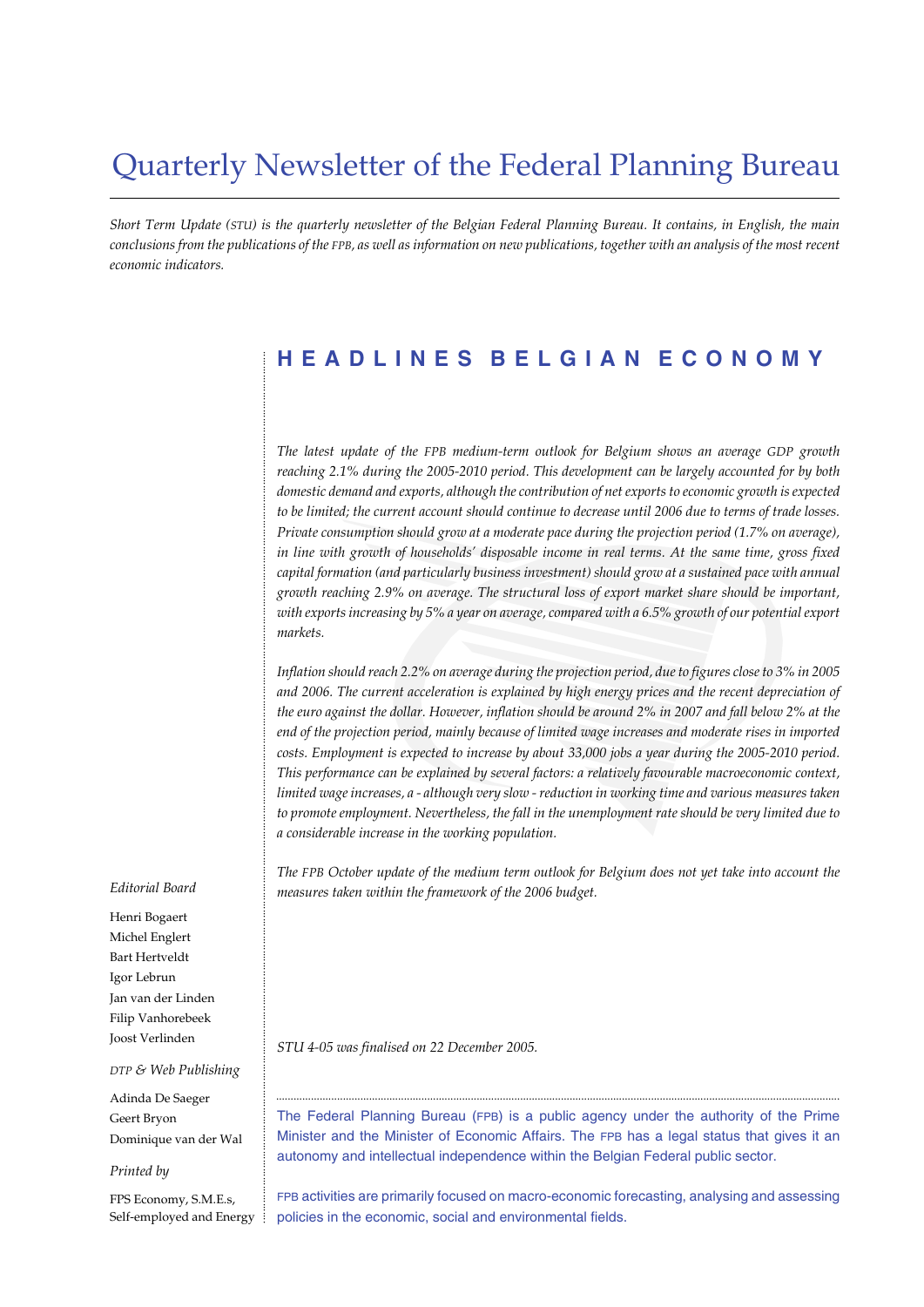# Table of Contents

| • Transdisciplinarity and the governance of sustainable development                          |
|----------------------------------------------------------------------------------------------|
|                                                                                              |
|                                                                                              |
| · Economic outlook for 2005-2010, dated October 2005                                         |
|                                                                                              |
|                                                                                              |
| • Economic forecasts for Belgium by different institutions                                   |
| • Economic forecasts for the euro area by different institutions                             |
|                                                                                              |
|                                                                                              |
| • Introduction and conclusions                                                               |
| • Policy objectives: productivity and employment                                             |
| · Policy objectives: openness and FDI                                                        |
| · Policy objectives: environment                                                             |
| · Micro-economic: R&D and innovation                                                         |
| • Micro-economic: communications                                                             |
| · Micro-economic: internal market and competition                                            |
| • Micro-economic: network industries                                                         |
| · Micro-economic: taxation and business climate                                              |
| · Labour market: participation                                                               |
| • Labour market: social cohesion                                                             |
| • Labour market: education                                                                   |
|                                                                                              |
|                                                                                              |
| • Third Federal Report on Sustainable Development: Understanding and Managing<br>Development |
| • Monetary Policy, Asset Prices and Economic Growth in the World Economy:<br>1995-2004       |
| • Model of The Self-Employed Pension Scheme (MoSES)                                          |
| • Other Recent Publications                                                                  |
| • Research in Progress                                                                       |
| · Recent history of major economic policy measures                                           |
|                                                                                              |
|                                                                                              |

............................................................................................................................................................................................................................................................................................................

All FPB publications, mentioned in this STU, can be obtained either by sending a fax (+32 2 5077373) or by filling in the necessary form on our Internet site (http://www.plan.be).

..................................................................................................................................................................................................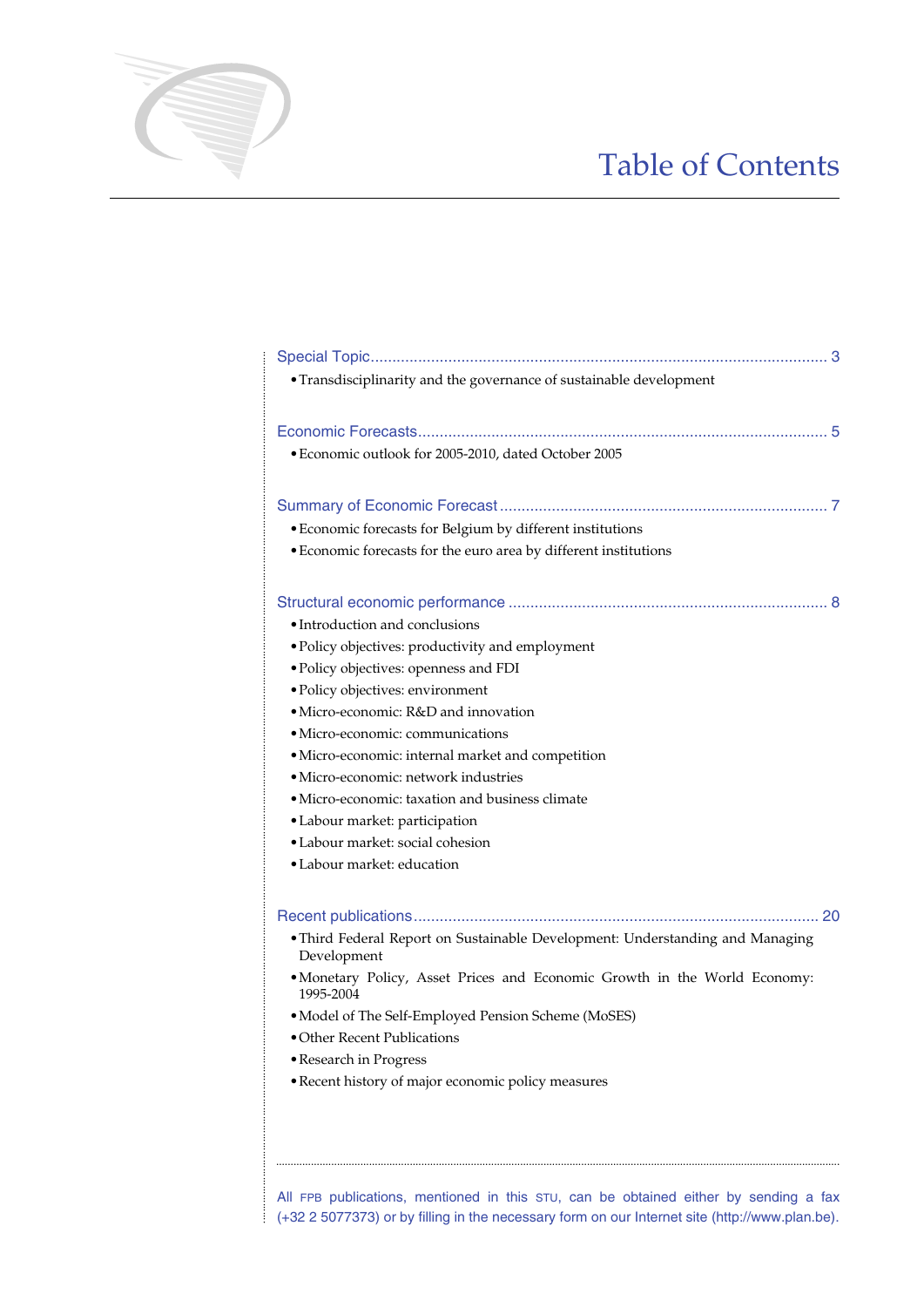#### **Transdisciplinarity and the governance of sustainable development**

Many questions about the directions in which our societies develop require answers from the authorities. Guiding this development requires an overall vision of the situation, which can be obtained by systematically organising the available social, environmental, economic and political information. The third Belgian *Federal Report on Sustainable Development* proposes such a comprehensive systemic model for describing and analysing how a given society develops.

The name of this model is *TransGovern*, short for *Transformation of living conditions through Governing.* It refers to the interactions (shown by the grey arrows between the two main boxes in the Figure below) between the transformation of living conditions in a society (the left-hand box) and the political decisions (the right-hand box) aimed at promoting a sustainable development. This model also represents the relationships between the main components that determine our living conditions as well as between the various components of the political decision-making process. This article further describes the main features of *TransGovern*, as well as its first application as a framework to structure the analysis of the development of our society.



*TransGovern* is a combination of several existing models. It combines the concepts central to the DPSIR framework (Driving forces, Pressures, States, Impacts, Responses), developed at the OECD, and the triangular model of interactions between the three basic development capitals (human, environmental and economical). The *TransGovern* model adds the institutional capital to these and places it at the core of an original public policy module, thereby following an approach to the political decision-making process that was developed earlier by the authors of the model. This political component is compatible with the theory on human, environmental and social risks put forward by the Dutch Scientific Council for Government Policy (*Duurzame risico's: een blijvend ge-* *geven*, Wetenschapelijke Raad voor het Regeringsbeleid, 1994) which already served as a basis for the scenario analysis in the first two Federal reports.

#### Basic capitals of development

The evolution of well-being within a society depends on the human, environmental and economic resources that it can access. These resources constitute capitals, the accumulation and interactions of which determine how development evolves in that society.

*Human capital* is subdivided in three sub-capitals: the standard of living (material well-being), health (both mental and physical) and knowledge/capacities (what individuals know and are able to do).

*Environmental capital* includes, on the one hand, natural resources (water, air, land and mineral resources) and, on the other hand, the biosphere with all its biological diversity.

*Economic capital* is subdivided in two sub-capitals: physical and technological capital (equipments, buildings, infrastructure, and intangible assets including software and technology patents) and net financial assets.

Finally, *institutional capital* is the set of organisational, legal and social structures that characterise a country's governance and that determine how far people can engage in civil society and to what extent conflicts can be peacefully resolved.

#### Driving forces

The driving forces of development are human processes and economic activities that have an influence on basic capitals of development. *TransGovern* identifies three sets of driving forces.

The first set includes the dynamics of *demography*. *Trans-Govern* emphasises demographic structures and their variations and determinants (fertility, mortality, net immigration). Changes arising in those structures have a significant influence on development, even if it can only be perceived in the long term.

The second set of driving forces comprises the acts of *consumption*. Consumption patterns refer to the different ways that households meet a need (e.g. mobility) by using goods (e.g. cars and fuels) or services (e.g. public transport) and their habits in doing so.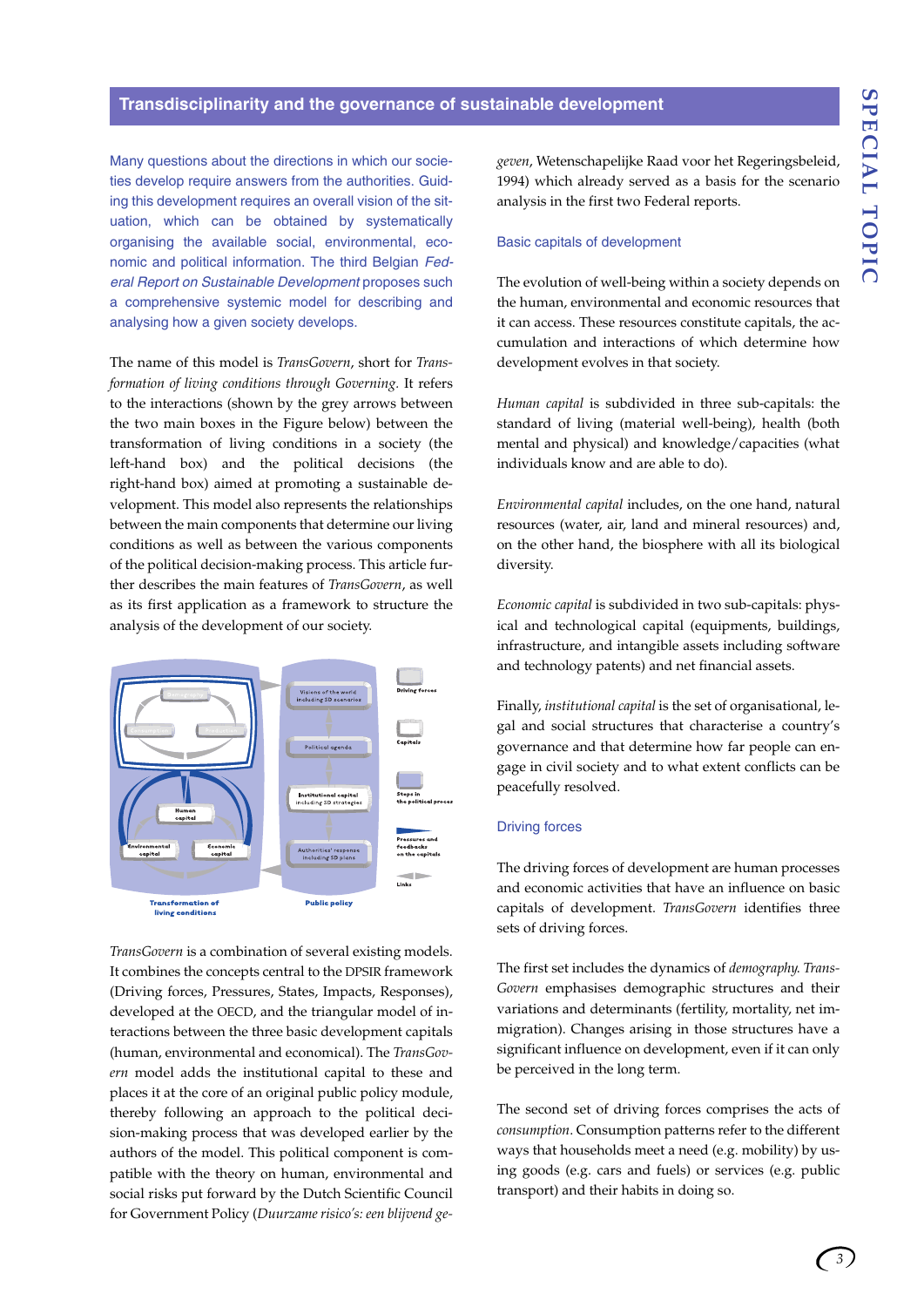The third set of driving forces comprises the acts of *production*. Production patterns refer to the different ways through which producers generate an offer on the market of goods and services.

#### Pressures and feedbacks

The driving forces exert their influence on the human, environmental and economic capitals through pressures (shown in the Figure by dark, downward arrows). Each pressure originates from one driving force and modifies the state of one capital.

For example, a growing population can increase the exploitation of natural resources, therefore decreasing the stock of that capital. Pressures on the capitals can be either positive or negative. Investments in new production equipment are an example of positive pressure on the physical capital.

Changes in the state of one capital can have impacts on the state of the other capitals. Those changes also produce *feedbacks* on the driving forces (shown by the dark upward arrows in the Figure). For example, a change within the sub-capital "health" can have an impact on each of the three driving forces considered in the model.

A pressure exerted by a driving force on a capital can thus make the whole array of living conditions evolve, as there are many connections between the various components of those living conditions as well as within them.

#### Political response and strategies

In order to manage the development of a society, policies are needed that can have an impact on the transformation of living conditions. The production of political responses and strategies is particularly required when pressures cannot be regulated by the interactions within this area (represented in the left-hand box), e.g. by market forces.

*Political responses* (represented by the arrow that goes from "Public policy" to "Transformation of living conditions"), can focus on any component in the left-hand box.

Such responses depend on the *information* that public authorities get (represented by the arrow that goes in the opposite direction, from "Transformation of living conditions" to "Public policy").

However, the available knowledge will never be sufficient to support all responses of the public authorities. In such a situation, *visions of the world* and the perception of existing risks play an important role. These are subjective elements that are influenced by norms, values and political priorities.

The authorities' capacity to materialise the items on the *political agenda* into political responses depends on the institutional capital, i.e. the state of the country's organisational, legal and social structures.

#### *TransGovern*'s first application

The third *Federal Report on Sustainable Development* highlights some twenty pressures that characterise the current and future development of our societies. It shows that if current trends persist, these pressures may generate obstacles to a sustainable development. The *Trans-Govern* model is used to analyse how these pressures modify living conditions. It helps to organise the complex changes brought about to by these pressures and their impacts – direct and indirect – on the various components of the model.

*TransGovern* can, for example, help to organise the interactions linked to household appliances. The use of these appliances consumes energy and generates a pressure on the environmental capital, in particular through pollution. On the one hand, their use is rising, following, in particular, changes in family structures (demography) – i.e. the increasing number of one-person households and single-parent families – which increase the equipment rate and their use, and thus energy consumption. On the other hand, the same changes in family structure (demography) increase the risk of poverty (human capital), which is more prevalent in single-adult families. Since poor households will often buy cheap, low quality appliances, which are energy inefficient and costly to use, this will indirectly increase the amount of energy used by households and the pressure on the environmental capital.

According to this analysis, a policy to reduce households' energy consumption should not only provide guidance for the energy efficiency of appliances, but should also consider the purchasing behaviour of the various household categories. Such policy could also contribute to poverty-reduction policies.

This example illustrates the complexity of interactions that must be taken into account in a sustainable development analysis, and how *TransGovern* can help in this task. This example, as well as nineteen others, is detailed in the *third Federal Report on Sustainable Development*. This Report concludes, in particular, that there is a need for more integration in policy analysis and development and for accelerated development of integrated information tools such as *TransGovern*.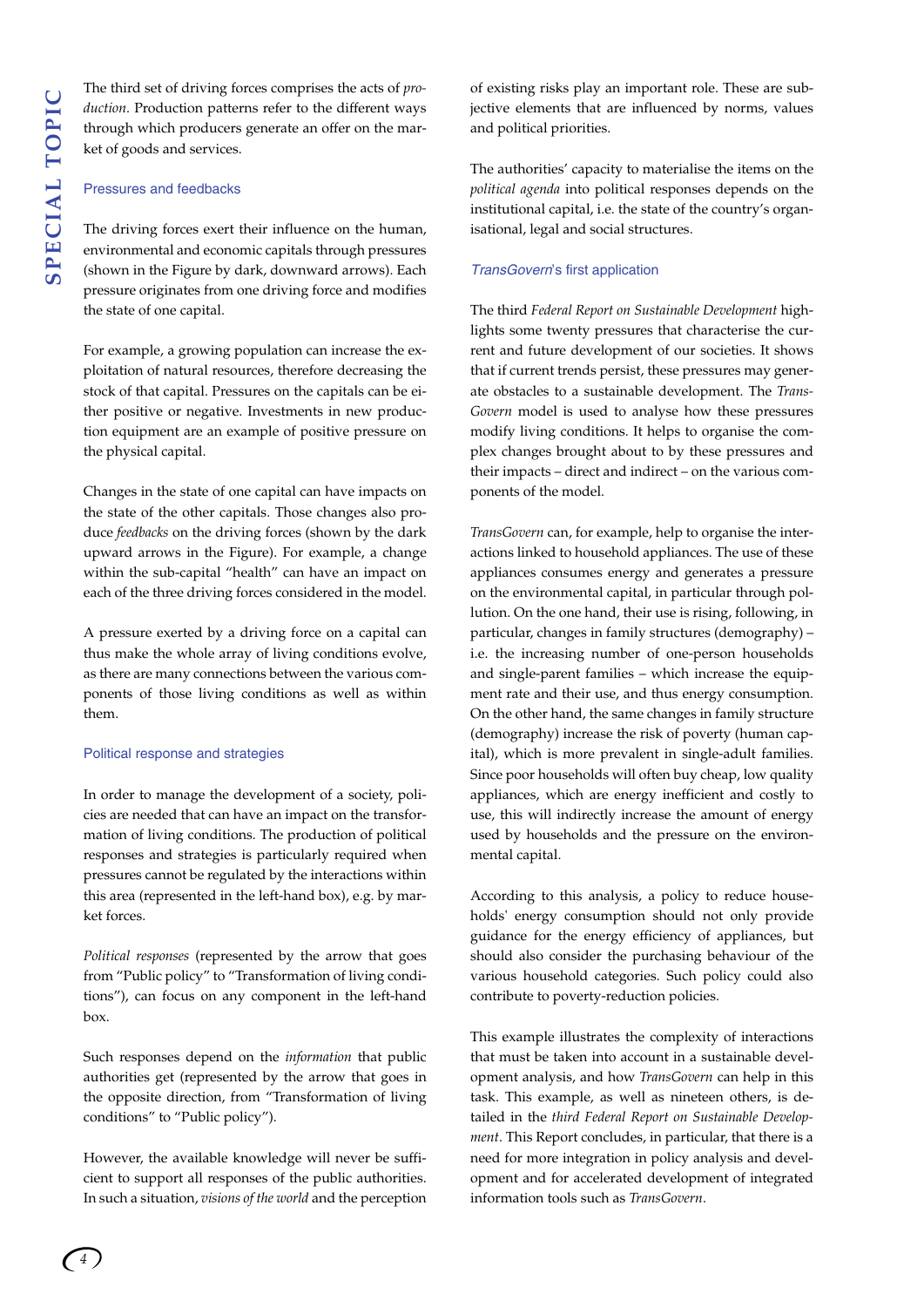#### **Economic outlook for 2005-2010, dated October 2005**

In October the FPB prepared an update of its medium-term economic outlook from April 2005, covering the 2005-2010 period. This updated outlook will serve as the macroeconomic basis for the calculations in the new Belgian Stability Program (prepared for the 2005-2009 period). This projection does not take into account the measures decided within the framework of the 2006 budget.

#### Revised short-term and medium-term potential market development forecasts.

The updated medium-term economic outlook is based on an revised short-term forecast (see economic forecasts for 2005-2006, dated September 2006) and slightly revised projections of growth in potential export markets in the medium-term. The new medium-term forecast shows average GDP growth reaching 2.1% during the 2005-2010 period. As in the economic forecast for April 2005, this development can be largely accounted for by domestic demand. The role of (net) exports is expected to be more limited.

#### **Graph 1 - Actual and potential GDP growth**



After moderate growth in 2005, the evolution of private consumption should be more favourable during the 2006-2010 period. This is particularly due to the development in households' disposable income (with a particular stimulus coming from reductions in personal income tax and the rise in employment). Gross fixed capital formation should recover, with growth attaining an average of 2.9% during the 2005-2010 period, mainly reflecting the increase in business investment.

Growth in exports should be 5.0% on average, but the contribution of net exports to GDP growth is expected not to exceed 0.1%. The external surplus is expected to decrease significantly and to reach only 2.4% of GDP in 2010 (against 3.0% in 2004), mainly as a consequence of high prices for imported energy.

#### Average inflation to exceed 2%

Despite limited wage increases that are compatible with productivity gains, the average inflation rate will slightly exceed 2% in the medium term. This poor inflation performance mainly reflects a steep rise in energy prices at the beginning of the period and continuing high prices afterwards. Only towards the end of the period should the growth of the private consumption deflator fall back again below the 2% mark.

#### Low impact of employment growth on unemployment rate





Employment figures are showing a gradual improvement. Nearly 24,000 jobs were created in 2004 and a further 33,000 jobs should be created every year during the 2005-2010 period. This increase is accompanied by ongoing structural shifts in the sectorial composition of employment. Manufacturing will incur a loss of 62,000 jobs and market services will gain 253,000 jobs, bringing its share in total market employment to 74.3% in 2010 (compared to 53.9% in 1980 and 71.0% in 2004). As services industries have relatively lower levels of productivity than manufacturing, these shifts of employment to service industries are an important additional contributing factor in the weakening of trend labour productivity growth in Belgium.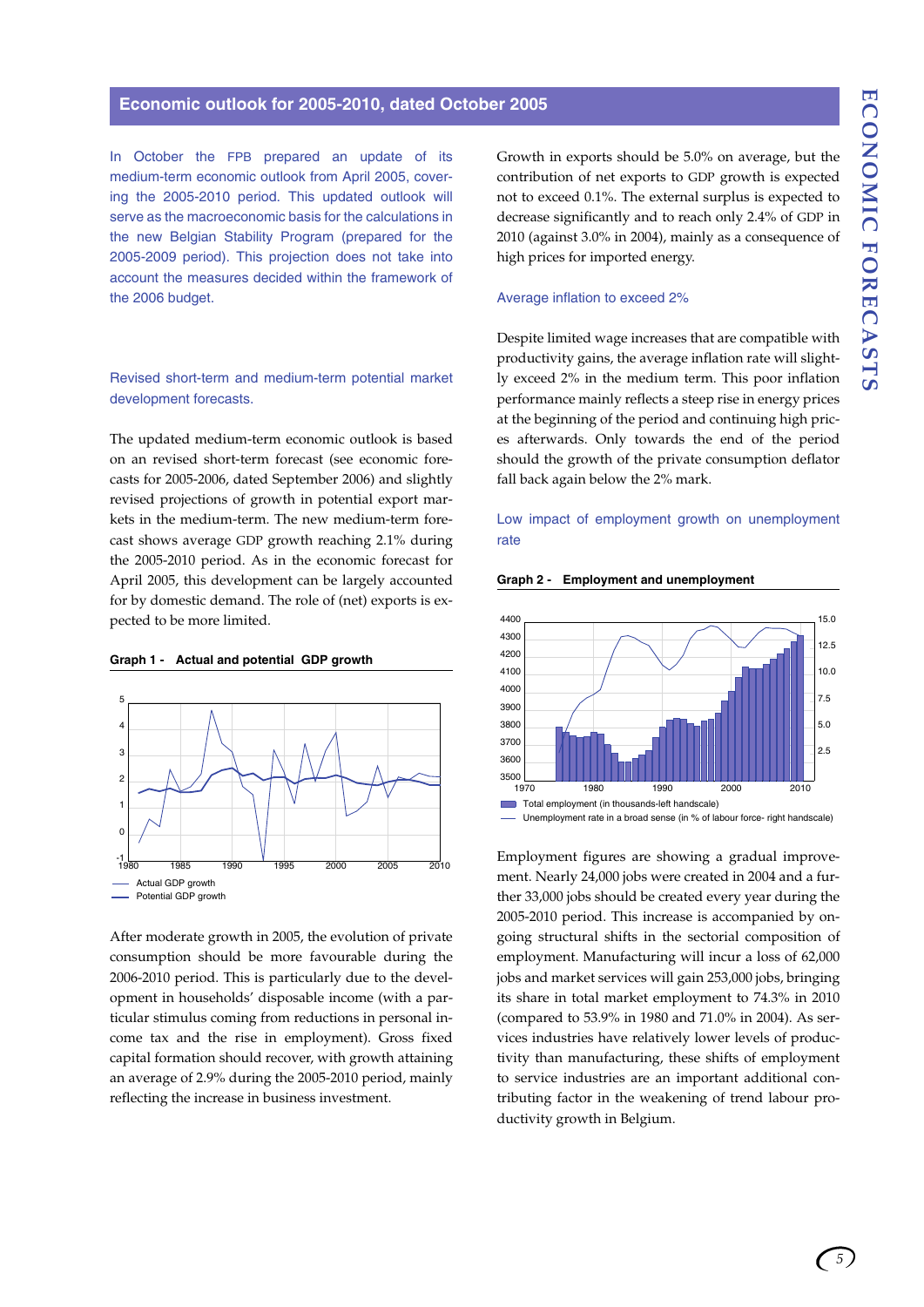Despite considerable growth in the population of working age (by 0.34% per year on average, but falling back strongly towards the end of the period), the employment rate should rise from 61.7% in 2004 to 63.4% in 2010. This is a significant increase, but still a far cry from the original Lisbon objective (70%), which seems an unrealistic target for Belgium.

In view of the substantial rise in the labour force, net job creation is only sufficient to reduce unemployment gradually in absolute terms. The decrease in the unemployment rate (broad administrative measure) is limited (from 14.5% in 2004 to 13.3% in 2010) but should accelerate towards the end of the projection. This level is still high, but it should be noted that the growing proportion of people on unemployment benefits who are aged 50 or more could lead to an even wider discrepancy between administrative measures of unemployment and survey measures that register active job seekers.

#### Public finances not balanced in the medium term

As usual, the exercise assumes that policy will be unchanged. In addition, it does not take into account the measures decided within the framework of the 2006 budget.

A net financing requirement of 0.3% of GDP has appeared in 2005 and should wide to 1.7% in 2006, before gradually falling to 1.1% by the end of the projection period.

The medium-term target of the government (a financing capacity equal to 0.6% of GDP in 2008) is not expected to be reached without additional measures. Nevertheless, the total public debt to GDP ratio should continue to fall, going down by about 12%-points between 2004 and 2010.

#### **Graph 3 - Gross public debt**



#### **Table 1 - Key figures for the updated medium-term economic outlook in October 2004**  *(period averages- changes in volume unless otherwise stated)*

|                                                                 | 1990-1998 | 1999-2004 | 2005-2010 |
|-----------------------------------------------------------------|-----------|-----------|-----------|
| Potential export market                                         | 6.1       | 5.5       | 6.5       |
| Private consumption                                             | 2.0       | 1.7       | 1.7       |
| Public consumption                                              | 1.3       | 2.6       | 2.1       |
| Gross fixed capital formation                                   | 2.0       | 1.5       | 2.9       |
| Stock building (contribution to GDP growth)                     | 0.0       | 0.0       | 0.0       |
| Final domestic demand                                           | 1.8       | 1.9       | 2.0       |
| Exports                                                         | 4.4       | 4.0       | 5.0       |
| Imports                                                         | 4.2       | 3.9       | 5.2       |
| Net exports (contribution to GDP growth)                        | 0.3       | 0.3       | 0.1       |
| GDP                                                             | 2.0       | 2.1       | 2.1       |
| Private consumption prices                                      | 2.1       | 2.0       | 2.2       |
| Real disposable income households                               | 1.8       | 1.5       | 1.7       |
| Domestic Employment (annual changes in '000)                    | 17.0      | 34.3      | 33.4      |
| Unemployment rate FPB definition (end of period)                |           |           |           |
| -thousands                                                      | 648.5     | 713.8     | 679.0     |
| -% of active population                                         | 13.9      | 14.5      | 13.3      |
| Current account balance (% of GDP, end of period)               | 5.2       | 3.0       | 2.4       |
| General Government financing capacity (% of GDP, end of period) | $-0.8$    | $-0.1$    | $-1.1$    |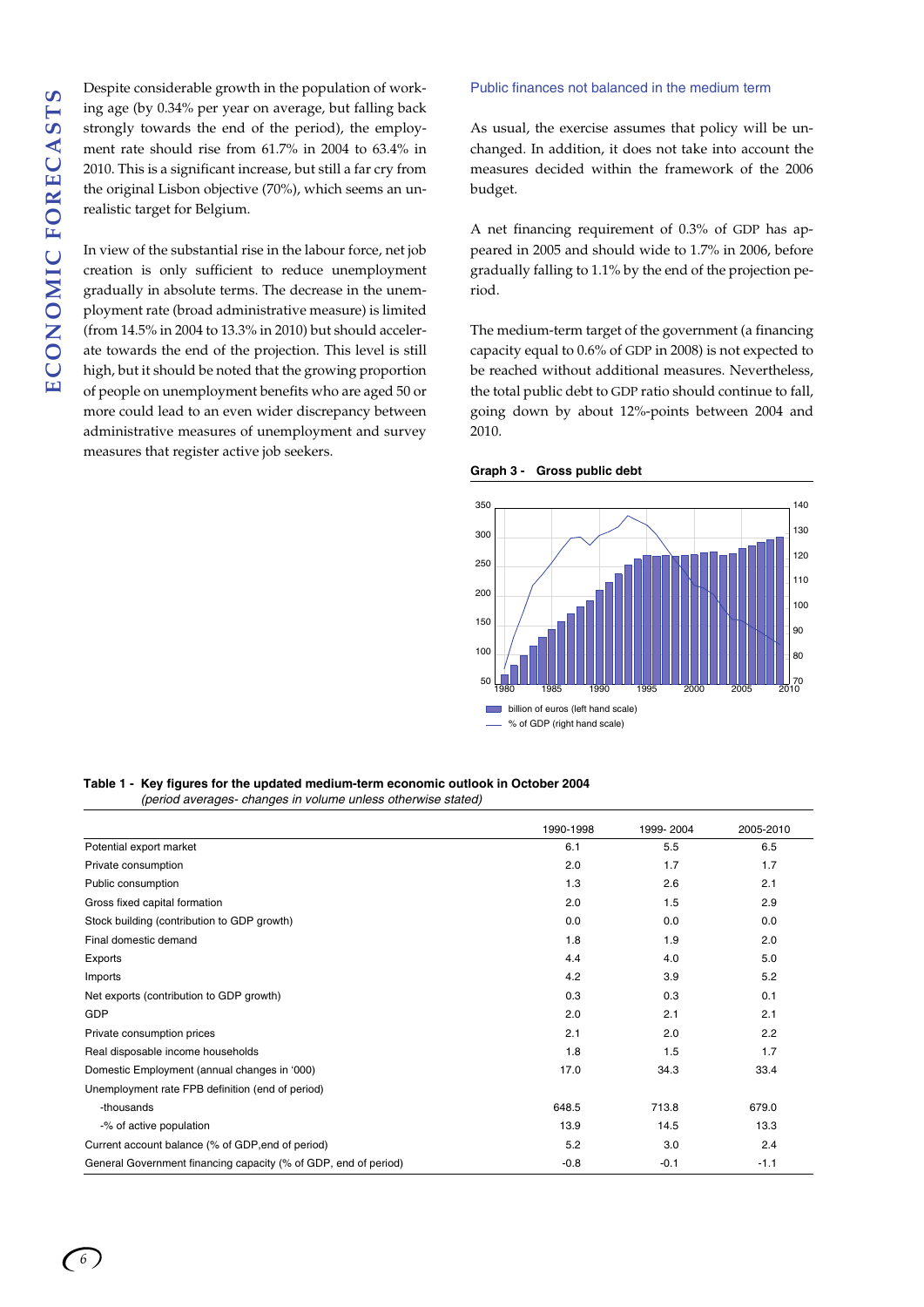# SUMMARY OF ECONOMIC FORECAST **SUMMARY OF ECONOMIC FORECAST**

## **Economic forecasts for Belgium by different institutions**

|                                   | GDP-growth |                | Inflation    |      | <b>Government Balance</b> |            | Date of |
|-----------------------------------|------------|----------------|--------------|------|---------------------------|------------|---------|
|                                   | 2005       | 2006           | 2005         | 2006 | 2005                      | 2006       | Update  |
| Federal Planning Bureau           | 1.4        | 2.2            | 3.0          | 2.9  | $\epsilon$                | $\bullet$  | 09/05   |
| <b>INR/ICN</b>                    | 1.4        | 2.2            | 3.0          | 2.9  | $\bullet$                 | $\epsilon$ | 09/05   |
| National Bank of Belgium          | 1.4        | 2.2            | 2.5          | 2.3  | 0.0                       | $-0.4$     | 12/05   |
| European Commission               | 1.4        | 2.1            | 2.7          | 2.6  | 0.0                       | $-0.3$     | 11/05   |
| <b>OECD</b>                       | 1.4        | $\overline{c}$ | 2.6          | 2.4  | 0.0                       | $-0.4$     | 11/05   |
| <b>IMF</b>                        | 1.2        | 2.0            | 2.3          | 1.9  | $-0.8$                    | $-2.0$     | 09/05   |
| <b>ING</b>                        | 1.3        | 2.2            | 2.8          | 2.1  | 0.0                       | $-0.3$     | 12/05   |
| Fortis Bank                       | 1.5        | 2.4            | 2.5          | 2.2  | 0.0                       | $-0.3$     | 12/05   |
| Dexia                             | 1.6        | 2.3            | 2.8          | 2.0  | 0.0                       | $-0.3$     | 12/05   |
| <b>KBC Bank</b>                   | 1.3        | 1.7            | 2.7          | 2.2  | 0.0                       | $-0.5$     | 12/05   |
| Morgan Stanley                    | 1.3        | 1.7            | 2.8          | 2.3  | $\sim$                    | ÷.         | 11/05   |
| Petercam                          | 1.25       | 1.75           | $2.75 - 3.0$ | 1.7  | $-0.5$                    | $-0.75$    | 12/05   |
| <b>IRES</b>                       | 1.3        | 1.8            | 2.9          | 2.4  | $-0.7$                    | $-1.5$     | 10/05   |
| <b>DULBEA</b>                     |            |                |              |      |                           |            |         |
| Consensus Belgian Prime News      | 1.4        | 2.0            | 2.6          | 1.9  | $-0.2$                    | $-0.8$     | 09/05   |
| <b>Consensus Economics</b>        | 1.4        | 1.8            | 2.4          | 2.1  | $\mathbf{r}$              | $\bullet$  | 11/05   |
| <b>Consensus The Economist</b>    | 1.3        | 1.8            | 2.5          | 2.2  | $\blacksquare$            | ÷.         | 11/05   |
| Consensus Wirtschaftsinstitute    | 1.4        | 1.9            | 2.6          | 2.1  | $-0.3$                    | $-0.4$     | 10/05   |
| Averages                          |            |                |              |      |                           |            |         |
| <b>All institutions</b>           | 1.4        | 2.0            | 2.7          | 2.2  | $-0.3$                    | $-0.7$     |         |
| International public institutions | 1.3        | 2.0            | 2.5          | 2.3  | $-0.3$                    | $-0.9$     |         |
| <b>Credit institutions</b>        | 1.4        | 2.0            | 2.7          | 2.1  | $-0.1$                    | $-0.5$     |         |

## **Economic forecasts for the euro area by different institutions**

|                                          | GDP-growth |      | Inflation |      | Government Balance |           | Date of |
|------------------------------------------|------------|------|-----------|------|--------------------|-----------|---------|
|                                          | 2005       | 2006 | 2005      | 2006 | 2005               | 2006      | update  |
| European Commission                      | 1.3        | 1.9  | 2.3       | 2.2  | $-2.9$             | $-2.8$    | 11/05   |
| OECD                                     | 1.4        | 2.1  | 2.2       | 2.1  | $-2.9$             | $-2.7$    | 11/05   |
| IMF                                      | $1.2$      | 1.8  | 2.1       | 1.8  | $-3.0$             | $-3.1$    | 09/05   |
| <b>ING</b>                               | 1.4        | 2.2  | 2.2       | 1.7  | $-2.9$             | $-3.0$    | 12/05   |
| Fortis Bank                              | 1.4        | 2.2  | 2.2       | 1.9  | $-2.8$             | $-2.6$    | 12/05   |
| Dexia                                    | 1.4        | 1.9  | 2.2       | 2.1  | $\sim$             | $\sim$    | 12/05   |
| <b>KBC Bank</b>                          | 1.4        | 1.7  | 2.2       | 2.0  | $-3.0$             | $-3.1$    | 12/05   |
| Goldman Sachs                            | 1.3        | 1.7  | 2.3       | 2.0  | $-3.0$             | $-3.0$    | 11/05   |
| Morgan Stanley                           | 1.4        | 1.7  | 2.2       | 2.1  | $-3.0$             | $-2.9$    | 11/05   |
| <b>Consensus AIECE</b>                   | 1.3        | 1.7  | 2.2       | 2.1  | $-2.8$             | $-2.8$    | 10/05   |
| <b>Consensus Economics</b>               | 1.3        | 1.7  | 2.2       | 1.9  | $\mathbf{r}$       | $\sim$    | 11/05   |
| Consensus Wirtschaftsforschungsinstitute | 1.3        | 1.8  | 2.2       | 2.1  | $-2.8$             | $-2.8$    | 10/05   |
| <b>Consensus The Economist</b>           | 1.3        | 1.6  | 2.2       | 1.9  |                    | $\bullet$ | 11/05   |
| Averages                                 |            |      |           |      |                    |           |         |
| <b>All institutions</b>                  | 1.3        | 1.8  | 2.2       | 2.0  | $-2.9$             | $-2.9$    |         |
| International public institutions        | 1.3        | 1.9  | 2.2       | 2.0  | $-2.9$             | $-2.9$    |         |
| <b>Credit institutions</b>               | 1.4        | 1.9  | 2.2       | 2.0  | $-2.9$             | $-2.9$    |         |

Collaborating institutions for The Economist:

ABN Amro, Deutsche Bank, EIU, Goldman Sachs, HSBC Securities, KBC Bank, J.P. Morgan, Morgan Stanley, Decision Economics, BNP Paribas,<br>Royal Bank of Canada, Citigroup, Scotiabank, UBS.

Wirtschaftforshungsinstitute:

Deutsches Institut für Wirtschaftsforschung (Berlin), Information- und Forschungsinstitut (München), Hamburgisches Welt-Wirtschafts Archiv (Ham-<br>burg), Institut für Weltwirtschaft (Kiel), Rheinisch-Westfälische Institut fü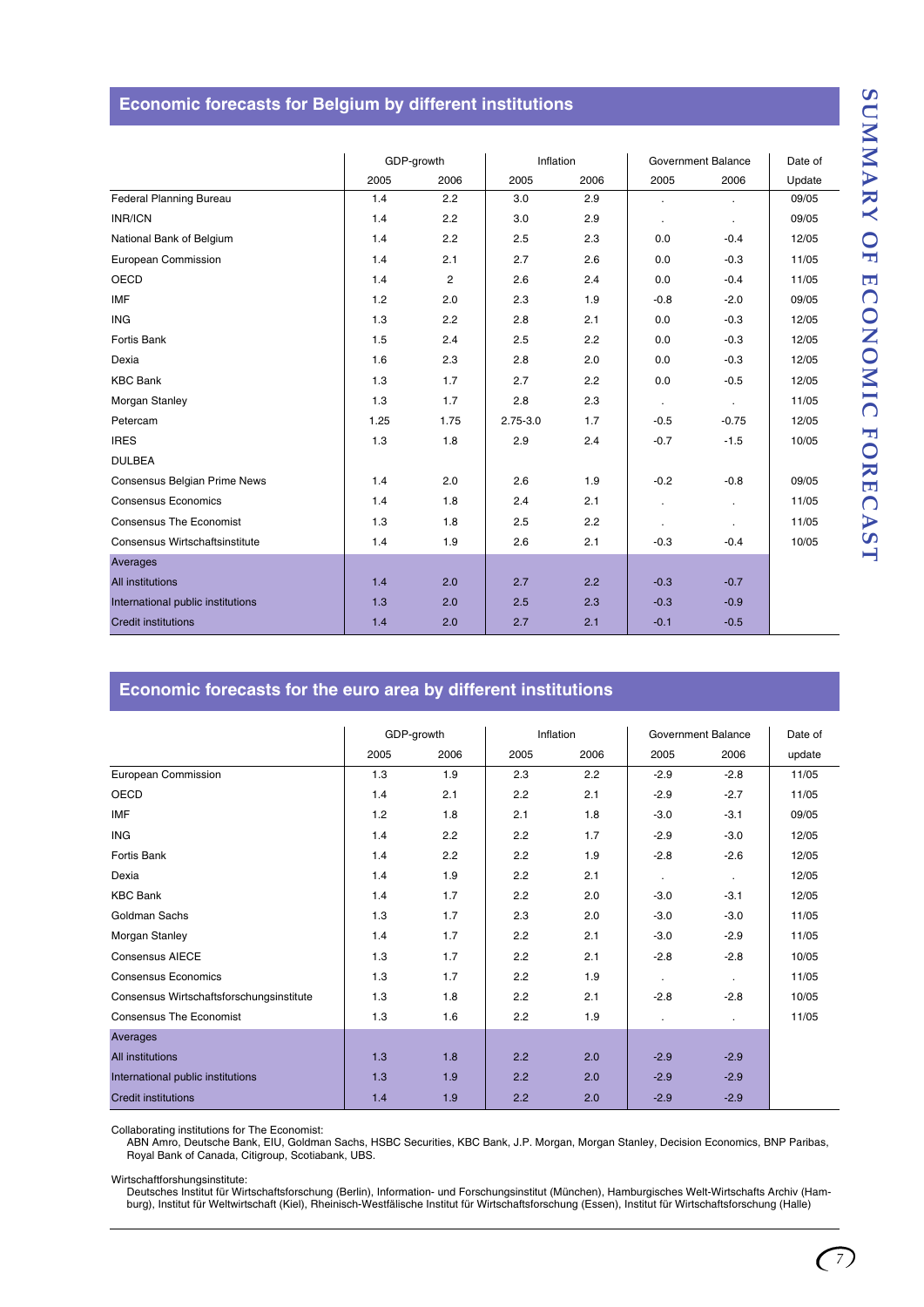#### **Structural economic performance : introduction and conclusions**

The FPB annual benchmarking of structural economic performance has been revised, with due attention to labour market indicators. It follows the mid-term review of the Lisbon Strategy and the new sets of Broad Economic Policy Guidelines (BEPG) and Employment Guidelines (EG).

#### Economic and political triggers

In March of this year the mid-term review of the Lisbon Strategy led to a new approach to structural reform in the EU. This strategy was launched in 2000 with the objective of boosting the competitiveness of the EU. One of the key ways of achieving this was to reform product, labour and capital markets. The functioning of these markets is considered to determine economic growth and prosperity in the medium and long term. Good performance in these areas is expected to have a positive impact on competitiveness and the allocation of labour and capital. In turn this should move the economy towards a higher growth path.

The new approach has included certain innovations compared to the previous approach. First, each member state has to set clear policy objectives. These must be drawn up in a three-year National Reform Programme (NRP), the first of which was issued in 2005. Second, the NRP must be based on a set of Integrated Guidelines (IG), covering both new BEPG and EG. Third, the IG are stable for a period of three years, during which the member states must make annual progress reports on their implementation. The new approach thus demands more commitment to reform.

#### Overview of the issue

This issue gives an international benchmarking of structural reform in Belgium. Like the NRP it follows the new IG as closely as possible, but is limited to the microeconomic and labour market guidelines. No macroeconomic guidelines are covered. The overview starts with the ultimate policy objectives: productivity, employment, openness and environment. The indicators are thus divided into three categories:

- Policy objectives
- Micro-economic indicators
- Labour market indicators

More than half of the indicators are drawn from the Structural Indicators (SI) database of Eurostat. This database covers many issues related to economic structure and has been built to follow up the progress of implementing the IG and detect best practices.

#### Summary of Belgium's performance

Wherever sufficient data was available, comparisons with the EU average in this issue refer to the EU25. In one third of indicators the issue refers to EU15 averages because data was insufficient for the EU25. Where sufficient data was available, reference is also made to the US and Japan.

For almost half of the indicators, Belgium does not perform better or worse than the EU average, where 'better' and 'worse' are interpreted from the perspective of market performance. Examples are real growth, market regulation, innovativeness, ICT use, long-term unemployment and gender gap. For certain indicators, Belgium outperforms the EU average. These are labour productivity, state aid reform, certain environmental indicators, e-government usage and poverty risk. For certain other indicators, however, performance can be improved when considered from the perspective of market performance. These are employment of the oldest age groups, fiscal burden on wages, local telephony prices, electricity prices, greenhouse gas emissions, openly advertised public procurement and transposition of internal market directives.

During recent years a catch-up with the EU average has been observed for potential growth, female employment, fiscal burden on labour and consumption, life-long learning, and, recently, for electricity prices. Some divergence from the EU average, however, was recorded for local telephony prices, transposition of internal market directives and openly advertised public procurement.

A comparison with Belgium's neighbouring countries shows that best practices are often found in the Netherlands and the UK. In about two thirds of indicators, either or both of these two countries perform significantly better than Belgium, France and Germany. This implies that even for indicators for which Belgium is close to the EU average there is still room for improvement.

Best practices are also found in the US and Japan. To achieve the performance observed in these two countries, Belgium and many other EU countries need to improve on the employment rate, innovativeness, spending on ICT, entrepreneurial activity, market regulation, local telephony prices, railway development, youth unemployment and the gender gap. In most of these cases the gap between the country with the best practice certain EU countries is considerable.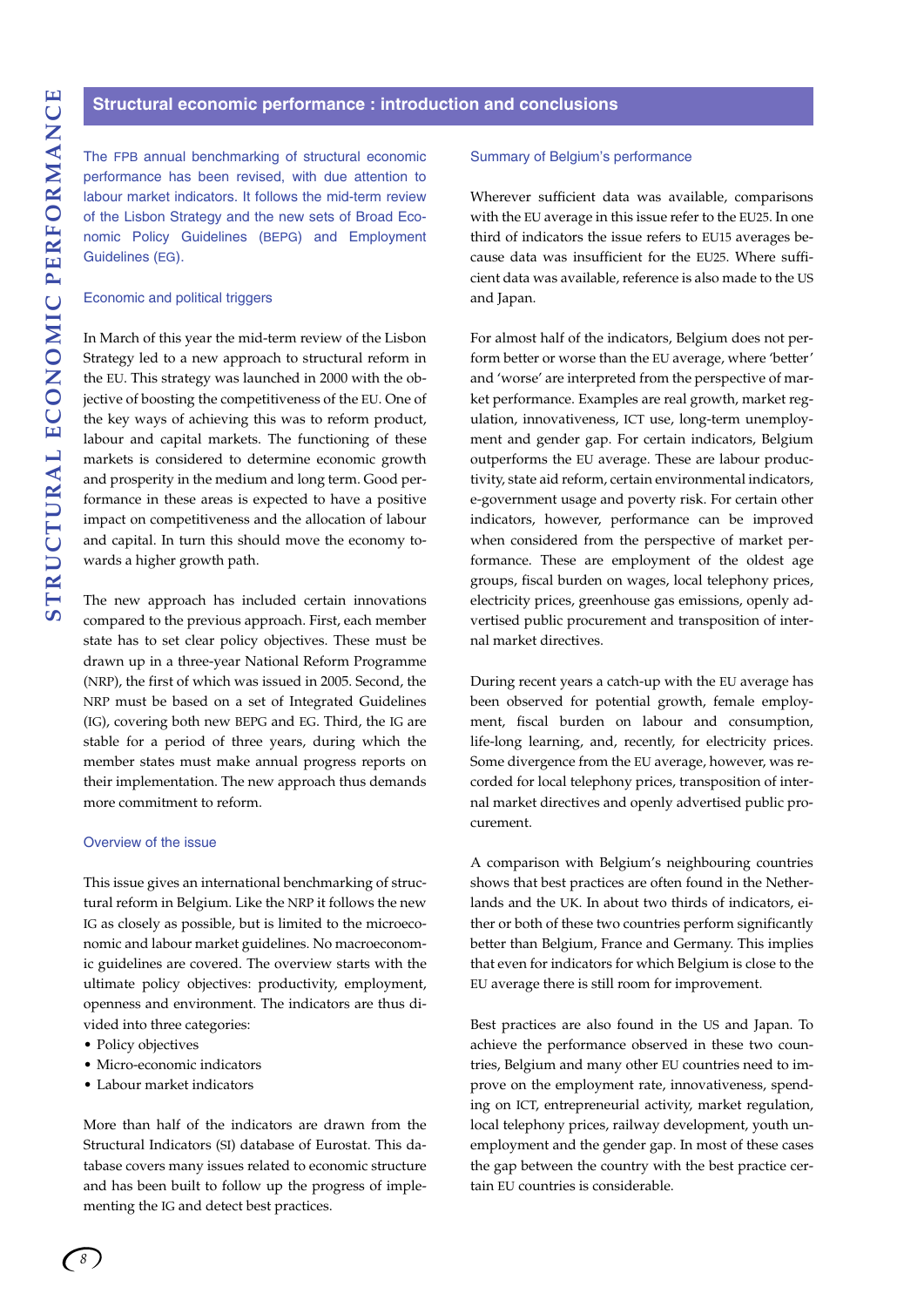120 EU15 <del>- U</del>SA France **Netherlands** Neth 110 Germany UK\* 100 90 - - - - - - - - - - -80 70 1998 1999 2000 2001 2002 2003\*\*\* Source: FPB, based on Eurostat, NewCronos (domain Structural Indicators), and OECD (\*) Estimates (\*\*) Measured in PPS (\*\*\*) Estimates

**Graph 1 - GDP per hour worked (Belgium\*=100)\*\***







**Graph 3 - Total employment rate\***

(\*) The number of persons aged 15 to 64 in employment, divided by the total population of the same age group.

**Graph 4 - Real GDP growth differential with Belgium**



GDP per hour worked in Belgium is high. Between 1998 and 2003, Luxembourg was the only EU country that exceeded the Belgian figures. Also, a slight upward trend for the Belgian figures is observed: the forecast of the Belgian GDP per hour worked for 2003 is 21% higher than the EU15 average. For the UK, which has the lowest GDP per hour worked in the EU15 member states, an upward trend of 6%-points was estimated for 1998 to 2003. Germany was able to maintain GDP per hour worked at the average EU level between 1998 and 2003. The French and Dutch figures are high but below the Belgian figures.

Belgium improved its GDP per capita compared to the EU25 average by 1.2%-points between 1998 and 2004. Compared to the EU15, the improvement was even higher at 2.1%-points. A poor performance was observed in Germany (-7.8%-points with respect to Belgium). The UK had the best performance at 5.3%-points more than 1998.

In Belgium, the progress towards full employment is unsatisfactory. The overall employment rate remains below the European average. After rising sharply during the second half of the nineties, it has remained stable at around 60%. During the 2001-2005 period, the slow growth registered in Belgium did not allow the employment rate to rise in spite of weak productivity gains (+1.4% in average) and an average increase of 20,300 jobs per year in the market sector. This was because the working-age population continued to grow by nearly 22,000 people per year. In certain countries, such as the US, the Netherlands and Germany, the employment rate has gone down.

Economic growth rates are close to the EU25 average and in between the growth rates of the neighbouring countries. Potential growth rates exclude business-cycle influences. Instead, they focus on the evolution of labour, capital and productivity as structural determinants of economic growth. With a potential growth rate of 2.1% per year for the past decade, Belgium is close to the EU15 average. Over the same period, German potential growth was less than 1.5%, whereas the UK and the US achieved about  $3\frac{1}{2}$ . Potential growth in Belgium is expected to remain at around 2.1% during the coming years. The contribution of productivity growth to the potential growth rate is expected to increase, whereas the contribution of labour is expected to fall to zero due to the falling number of hours worked per employee.

<sup>1.</sup> Source: Rigo, C., 2005, De potentiële groei van de Belgische economie en zijn determinanten. *Economisch Tijdschrift*, Nr.3-2005, Nationale Bank van België.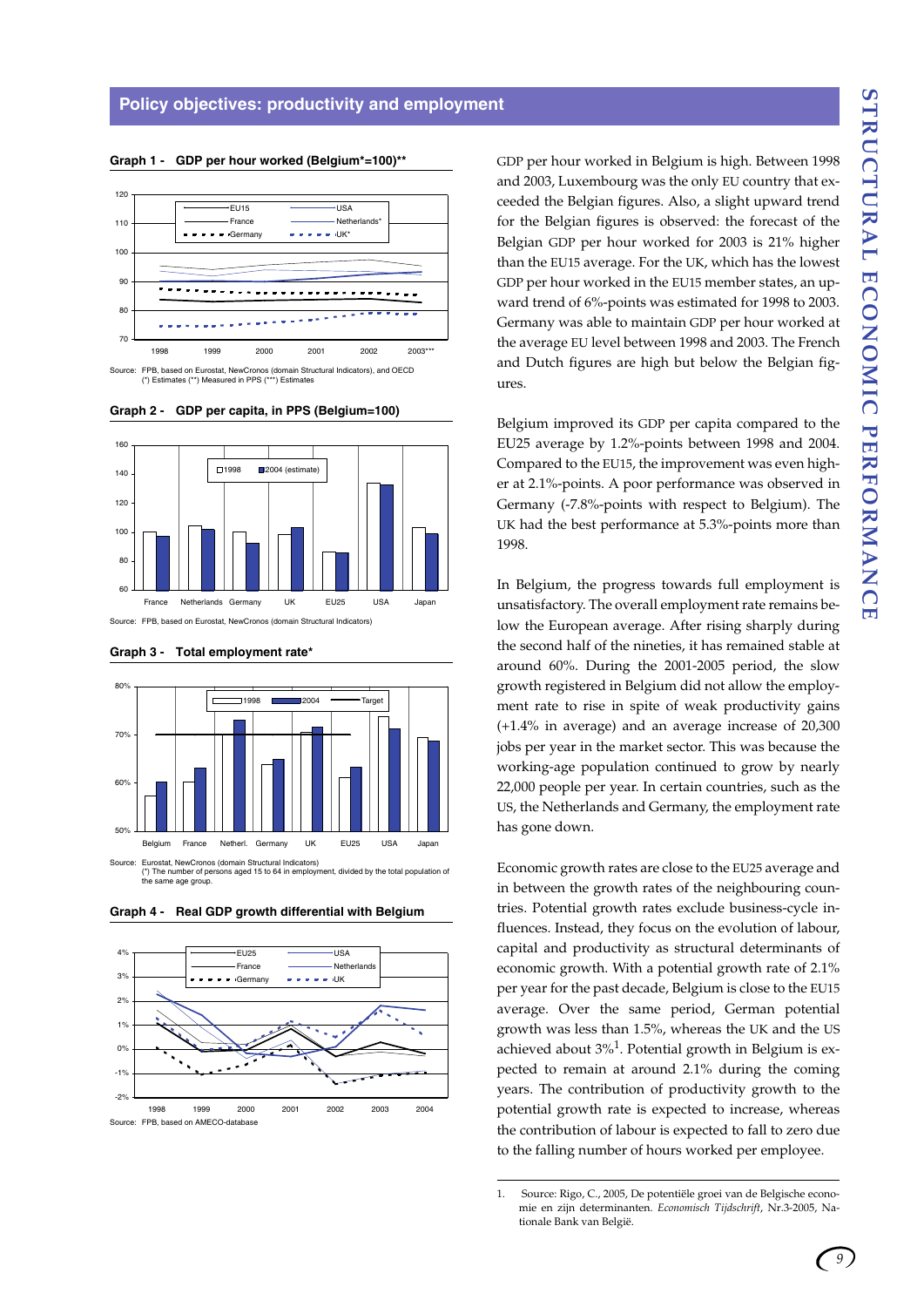#### **Policy objectives: openness and FDI**



**Graph 5 - Trade integration of goods, in % of GDP\***

**Graph 6 - Trade integration of services in % of GDP\***



**Graph 7 - FDI intensity, in % of GDP\***



**Graph 8 - FDI flows, in % of GDP (2004)**



Source: Cnuced (FDI flows) and Eurostat (GDP)

Belgium is a very open economy. In 2004, the country remained at the top of the EU25 countries in terms of trade integration of goods, with a share of 82.9%, and an increase of 3.1%-points compared to 2003. In fact, with the exceptions of the UK and Malta, all EU25 members<sup>1</sup> have registered an upward shift for this indicator over the last year. New EU members are generally more internationally integrated than old ones, especially Poland, which had a share of 62.8%, an increase of 7.7%-points compared to 2003. The shares of US and Japan increased slightly and were just above the EU25 level for 2004.

Statistics varied widely between most countries for the market integration of services. A downward shift has characterized Belgium since 2002, and its share has declined from 14.9% to 14.3% of GDP. Yet the country performed well overall in 2004, especially compared with its neighbouring countries. The noteworthy exception is Luxembourg, for which the market integration of services has gained nearly 10%-points over two years, to reach 87.1% in 2004. The average measure for the EU25 is relatively stable (at around 3.3%) and larger than those for the US and Japan (each around 2.6%). However, the gap seems to have narrowed over recent years.

International investment is closely related to globalisation. After a substantial rise in 2003, FDI intensity declined in Belgium to 8.4% of GDP in 2004. A similar trend was observed in the bordering countries, with a negative share in Germany (-0.8%) and in Denmark (-4.3%). While the UK was among the few EU members that improved its FDI intensity in 2004, the Netherlands and Ireland also experienced a major fall. For the EU25 overall, this measure has declined over recent times.

Regarding the direction of flows, Belgian FDI inflows exceeded outflows in 2004 (9.6% versus 7.4% of GDP), while the opposite observation had been made in 2003. The FDI percentages scored by other countries were far below those for Belgium. They have fallen in Ireland, Germany and the Netherlands over the past year. For the two latter countries, as for France, FDI outflows were larger than inflows in 2004. Also, the US and Japan have recently invested more abroad than they have received in foreign investment.

1. Data for Ireland are not available in 2004.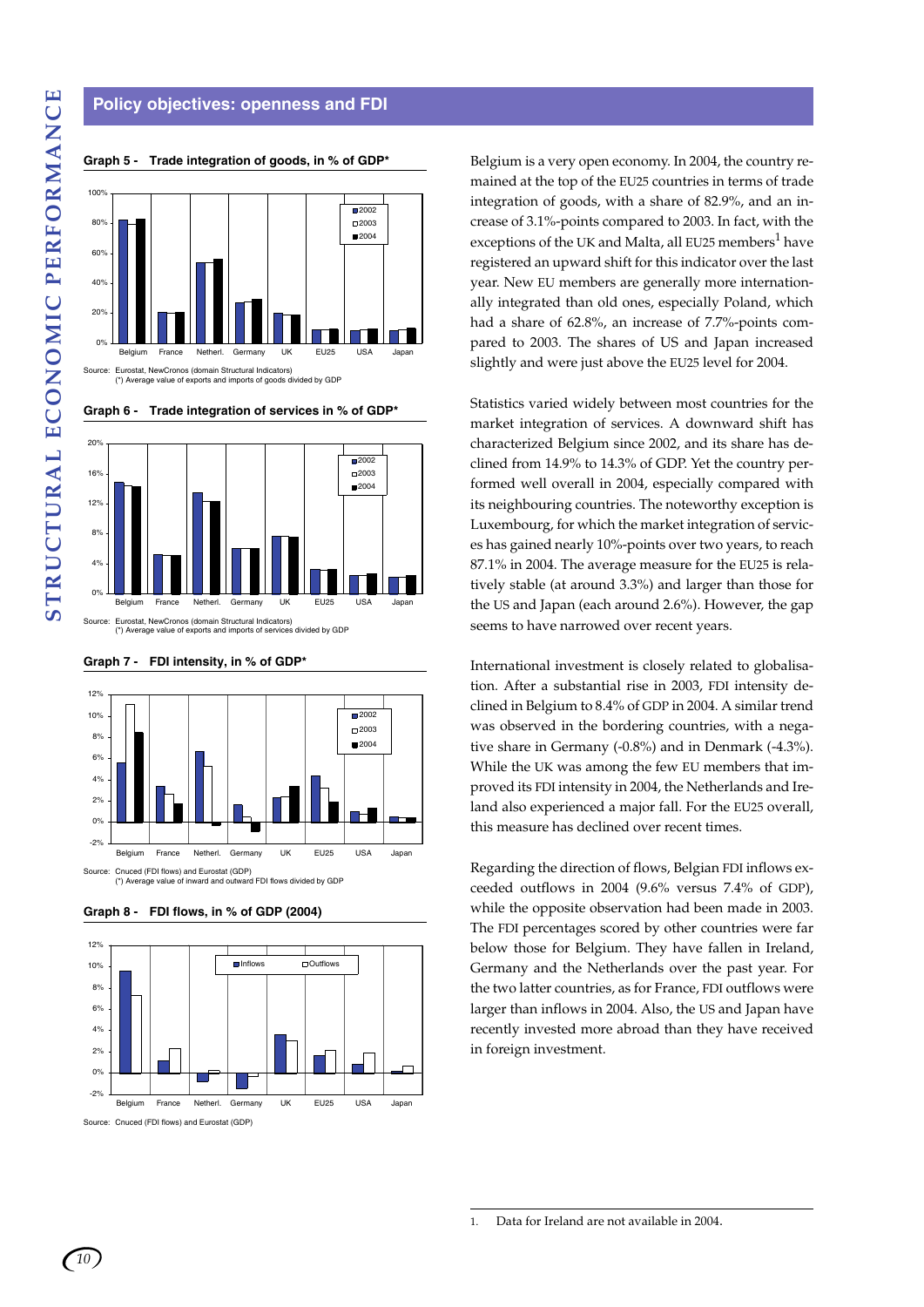#### **Policy objectives: environment**

-60% -50% -40% -30% -20% -10% 0% **Belgium France Netherlands Germany UK EU25** 

**Graph 9 - Emission of tropospheric ozone precursors, % change 1990-2002\***

**Graph 10 - Greenhouse gas emission deviations from 2010 target (2003)**

Source: Eurostat, NewCronos (domain Environment and Energy) (\*) Tropospheric ozone formation potential (TOFP) equivalent, 1000 tonnes







Source: Eurostat, NewCronos (domain Environment and Energy) (\*) Consumption of energy, measured in kilograms of oil equivalents per 1,000 EUR of GDP





Source: Eurostat, NewCronos (domain Environment and Energy)

As regards air pollution, Belgium has performed worse than its neighbouring countries and the EU25. Although decreases in acidifying substances and tropospheric ozone precursors were achieved, these were less pronounced. Between 1990 and 2002 Belgium achieved a decrease of 35% of the former and of 12% of the latter, while the corresponding decreases in the EU25 were of 47% and 36%. To meet its Kyoto protocol obligations, Belgium needs to obtain an average decrease over the 2008-2012 period of its greenhouse gas emissions of 7.5% of the 1990 level. Belgium still has a longer way to go to fulfil its commitments than the EU15. The lacklustre performance of Belgium in the field of air pollution can partly be explained by the high energy intensity of its economy. Furthermore, the decrease of this energy intensity of 10% between 1992 and 2003 was smaller than the decrease for the EU25.

Due to the low rate of connection of the population to waste water treatment plants and a relatively high surplus of nitrogen per hectare, water pollution was also higher in Belgium than in its neighbouring countries. There were problems not only with the quality of coastal and inland waters, but also with the quantity of freshwater abstracted in order to sustain the Belgian economy. Together with Germany, Belgium was the only country exceeding the warning threshold of 20% of the water exploitation index. Mean annual freshwater abstraction was over 40% of mean annual freshwater resources. However, drinking water safety was higher in Belgium than in its neighbouring countries. Of the number of hazardous substances on the Water Framework Directive's priority list, the smallest number was found in Belgian drinking water.

As concerns waste generation, Belgium outperformed its neighbours. While municipal waste collected per person in the EU25 increased by 17% between 1995 and 2003, in Belgium it decreased by 2%. As a consequence, municipal waste collected per person in Belgium in 2003 was only 84% of the EU25 average, whereas in 1995 it was still approximately equal to the EU25 average.

Regarding biodiversity, in 2003 9.9% of Belgian territory was designated as an area for protection. This was higher than in its neighbouring countries, although still below the percentage for the EU15 as a whole. Between 1991 and 2001 the population of farmland birds decreased much faster than in the EU25, but this was also the case in Belgium's neighbouring countries.

*11*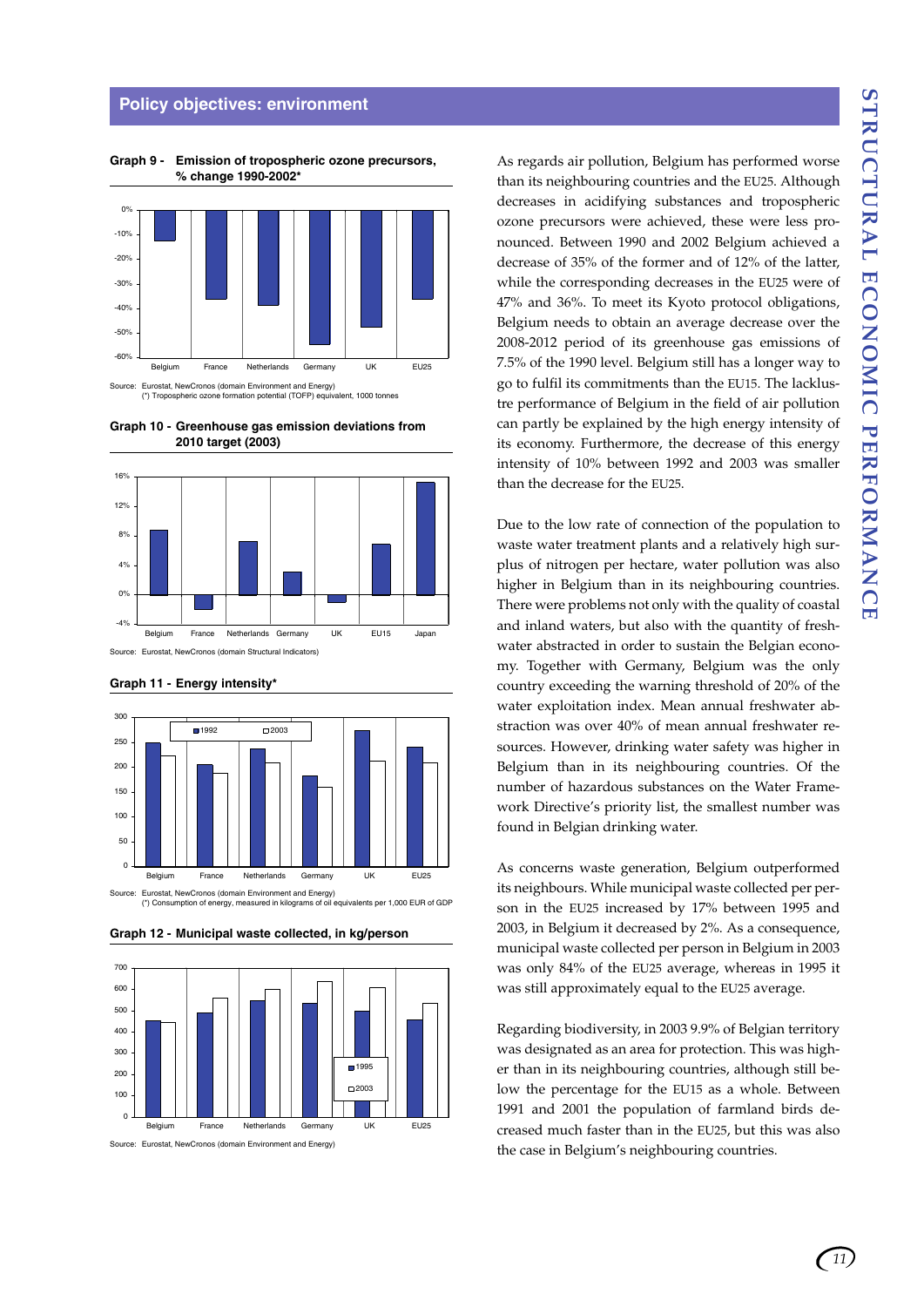#### **Micro-economic: R&D and innovation**



**Graph 13 - R&D expenditure by source of funds, as % of GDP\***

**Graph 14 - Share of MHT sectors in total employment\***



services) (\*) MHT = medium- and high-technology sectors





**Graph 16 - Venture capital investment as % of GDP**



Source: Eurostat, NewCronos (domain Structural Indicators)

Innovation is a major source of productivity growth in the long term and consequently plays an important role in economic growth. It depends directly on the level of R&D activity. That is why reinforcing R&D and innovation systems is vital if Europe wants to become the most competitive and dynamic knowledge-based economy in the world. After a few years of figures above the European average, R&D investment in Belgium fell below the European average in 2003 (1.92% of GDP in Belgium, against 1.98% in the EU15) as the result of declining R&D intensity in Belgium since 2001.

Belgian enterprises financed R&D at a level of 1.16% of GDP in 2003, which was above the European average. However, this percentage is lower than the level achieved in Belgium in 1997. Large enterprises are responsible for the majority of R&D activity and have played an important role in the fall of Belgian R&D expenditure. R&D intensity financed by the public authorities reached 0.42% of GDP, which was significantly below the European average for 2003. This proportion has also declined in the last two years.

R&D activities and innovation are concentrated in the medium- and high-technology sectors (MHT). In Belgium, the most R&D-intensive industries are electronic-equipment manufacture and chemicals. In 2003 the MHT sectors represented 10.4% of total employment in Belgium, which was close to the European average (10.6%) and similar to the level achieved in 1997 (10.8%).

The number of patent applications is an indicator of the productivity of innovation and R&D. In 2002, the number of patent applications from Belgium filed with the European and US Patent Offices was slightly below the European average. The proportion of high-tech patents was 18.7% of all patents for the EPO and 12.5% for the USPTO, which is lower than the equivalent proportions for the EU15, US and Japan.

Easy access to venture capital promotes the dissemination of innovation. In 2004, investment in Belgium in venture capital amounted to 0.08% of GDP, which was slightly lower than the European average (0.11%) and the levels achieved by its neighbours, with the exception of Germany. However, investment in expansion and replacement has strongly increased in the last year in Belgium (from 0.03% to 0.06% of GDP), while it has remained constant on average in Europe. This growth allowed to narrow the gap between Belgium and the European average.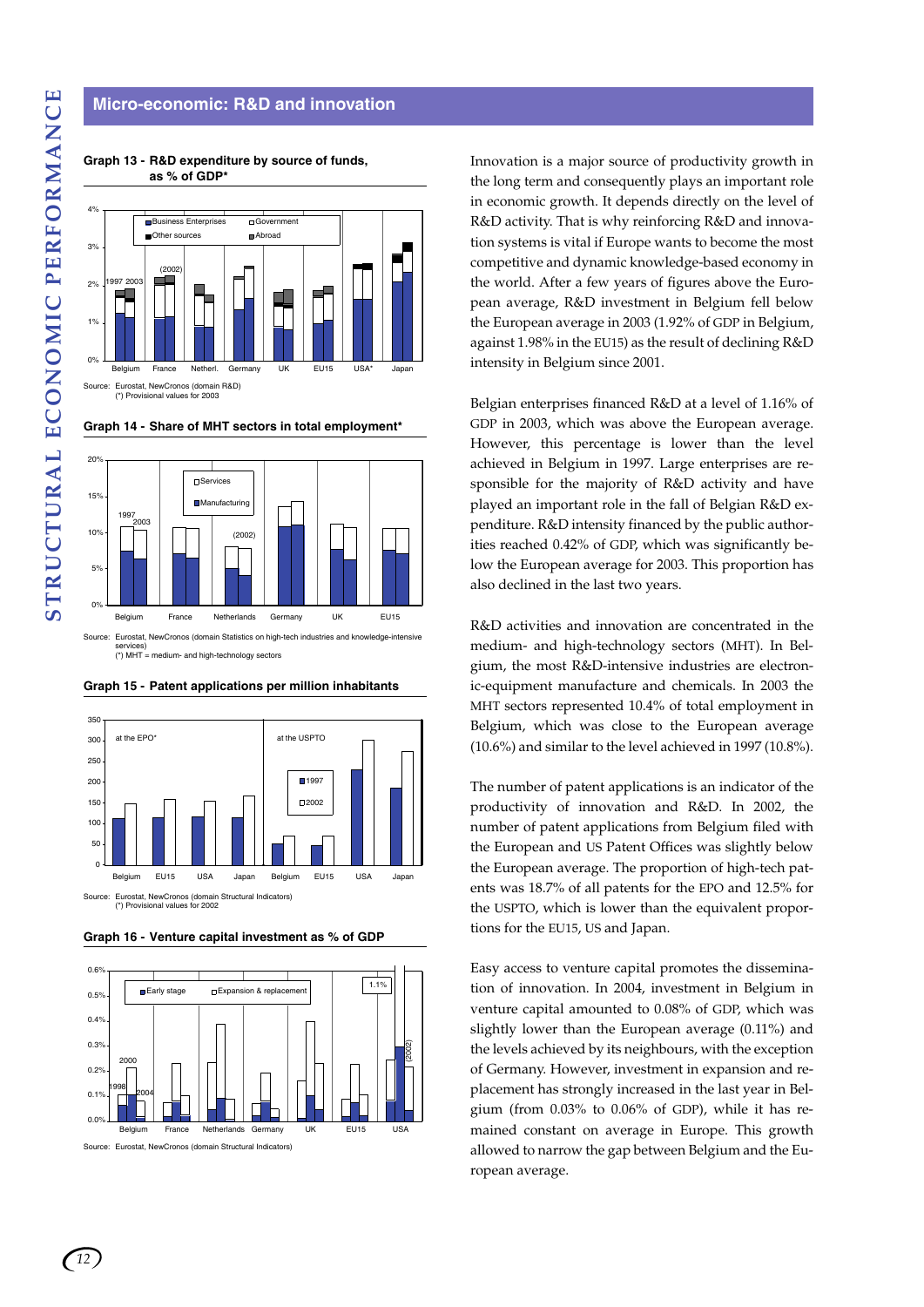

**Graph 17 - Local call charge per 10 min. (EUR, VAT incl.)**

**Graph 18 - Expenditures on ICT as % of GDP**



Source: Eurostat, NewCronos (domain Structural Indicators)



(\*) Estimated and referring to the situation of 1 January (Sources: NIS/INS and BIPT/IBPT)

**Graph 19 - Internet connections per 100 households**

**Graph 20 - Number of domestic letters per worker\***



Source: FPB/BfP, own calculations based on data from De Post/La Poste and UPU (\*) Because of different data definitions, country-by-country comparisons may not be reliable<br>not be reliable

In July 2005 a new law transposing the EU electronic communications package came into effect. The major provisions of this law concern free entry, consumer protection, control of market power and universal services. In the Belgian electronic communications market, dominant positions are held by the fixed and mobile incumbents (Belgacom, Proximus), and by the largest mobile entrant (Mobistar). All three are under price control. By March 2005, the number of fully unbundled local lines amounted to only 0.18% of the incumbent's copper lines. The number of mobile subscriptions reached the equivalent of 88% of the population in 2004. The mobile incumbent now offers commercial  $UMTS<sup>1</sup>$  services for business customers. The fixed incumbent offers digital TV services via its telephony network.

Prices in Belgium show a rising trend in recent years. The fixed incumbent's nominal prices increased in 2004, while prices remained stable or even fell in neighbouring countries. Belgian local calls were the most expensive out of all the EU25 member states in 2004. With regard to national and international call charges, however, Belgium ranked  $8<sup>th</sup>$  and  $11<sup>th</sup>$  from top, respectively.

ICT expenditure covers both equipment and services, and amounts to about 6.5% of GDP in Belgium. Expenditure has fallen slightly in recent years. Among the neighbouring countries, the Netherlands and the UK perform better and achieve the US and Japanese levels of about 8%. It should be noted that the EU25 average for 2004 was very close to the EU15 average for the same year.

The growth rate for the number of Internet connections in Belgium is slowing, as is the case in most other North-West European countries. New growth may be contingent on the extension of computer equipment within households. In December 2004, broadband access accounted for 79% of all connections, and for 92% of business connections.

The number of postal items processed in Belgium increased by 1.8% during 2004. In the same period, the number of employees of the incumbent (De Post/La Poste) decreased by 6.9%. These developments led to a remarkable improvement in productivity of 9.3% in one year, in terms of items processed per employee. Nevertheless, Belgium and the other EU countries are far behind the productivity achieved in the US, although the comparability between countries is seriously restricted owing to geographical and statistical differences.



<sup>1.</sup> UMTS stands for Universal Mobile Telecommunications System. It is also called the third generation (3G) of mobile communications and allows for intensive data transmission (internet) via mobile networks.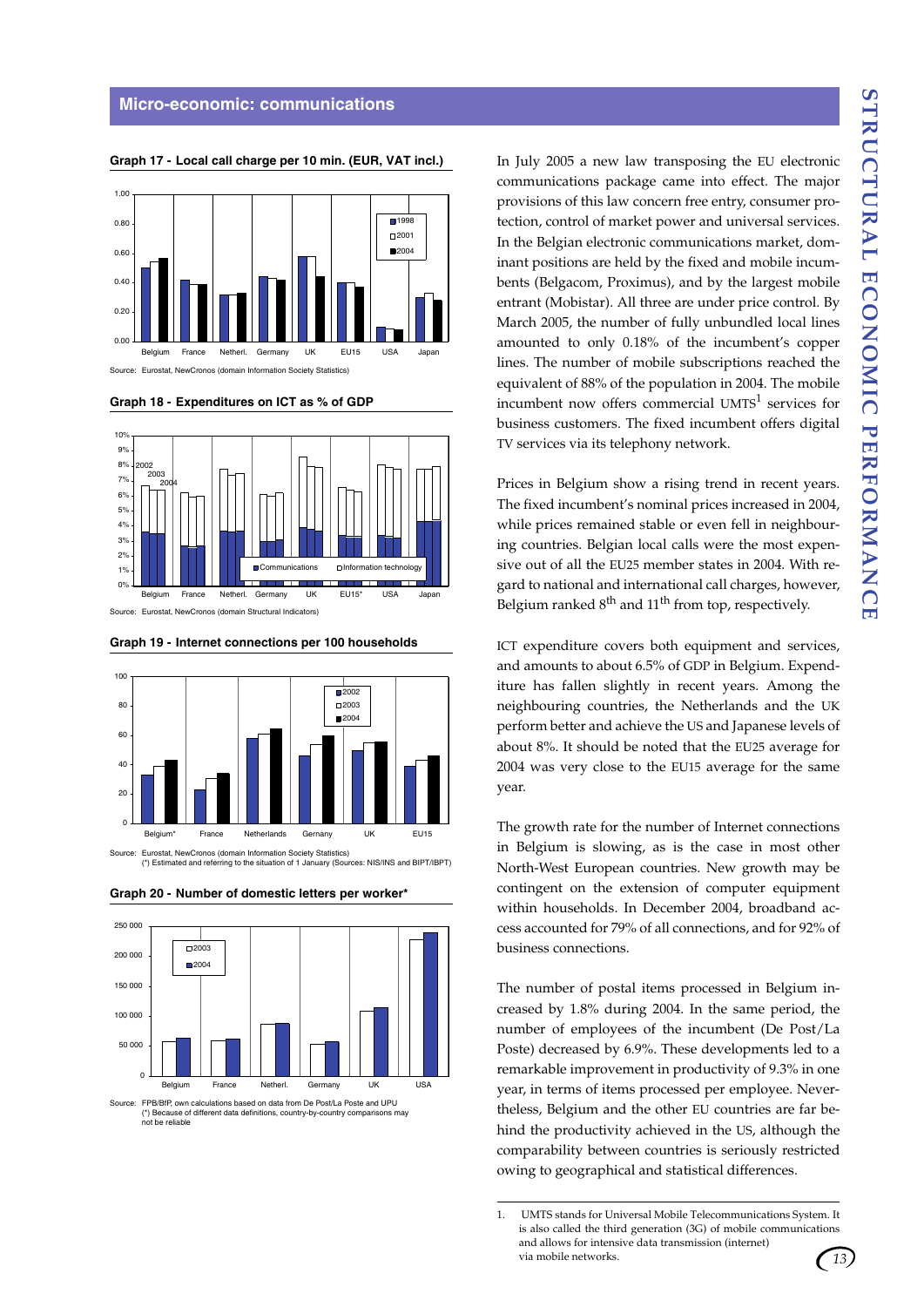# Source: European Commission, DG Competition (\*) Total state aid, excluding support for railways, but including support for agriculture and 0.0% 0.5% 1.0% 1.5% Belgium France Netherlands Germany UK EU15 D<sub>1998</sub> **m**2003

**Graph 21 - State aid, as % of GDP\***



**Graph 22 - Openly advertised public procurement, as % of GDP\***



**Graph 23 - Transposition deficit of internal market directives (1 June 2005)\***



w, after the transposition deadline

**Graph 24 - Index of product market regulation, scale 0-6\***



Source: OECD<br>(\*) The stronger the regulation, the higher the index<br>(\*\*) Unweighted average of EU15 and Poland, Czech Republic, Slovak Republic and Hun-<br>(ary (1998: no index for Luxembourg and the Slovak Republic)

State aid in the EU15 fell from 0.74% of GDP in 1998 to 0.57% in 2003. Belgium's level initially remained around the 0.5% mark during this period, but in 2003 a fall to 0.4% was observed. The UK granted the least aid, giving 0.26% of GDP, followed by Luxembourg and the Netherlands. Belgium was fourth in the EU15.

In 2001 the Stockholm European Council asked member states not only to reduce state aid but also to redirect aid towards horizontal objectives. In 2003, Belgium, Luxembourg and Sweden achieved the 100% horizontal objective. As laid down in the State Aid Action Plan 2005-2009, aid was granted to SMEs, R&D activities and regional development. Other countries have other objectives for aid allocation, such as saving energy and protecting the environment.

Following the growing e-government dominance of economic life, two new public procurement directives were agreed in 2004 and have to be implemented in January 2006. Electronic procurement in the public sector will be possible and the current legal framework will be simplified and made more flexible. Also, new evaluation indicators will be set up. Openly-advertised public procurement, as a percentage of GDP, doubled between 1998 and 2003 in the EU15. The UK had the best performance with 7.4% in 2003. The evolution in Belgium lagged behind that of the EU15.

Belgium is ranked only  $17<sup>th</sup>$  in the transposition of internal market directives. Last year, the Belgian performance worsened from a deficit of 2.1% in 2004 to 2.4%. However, many other member states made impressive progress. The new member states are performing better than the EU15, despite having to absorb the whole body of Community law. Nevertheless, only six member states of the EU15 reached the deficit target of 1.5% or below in 2005.

In contrast, Belgium has played a part in the impressive progress on overall product-market reform. This includes reforms on state control, barriers to entrepreneurship and barriers to trade and investment<sup>1</sup>. This progress has been made by all OECD members, with Belgium remaining very close to the average of the EU15 plus the largest four new member states. Its index fell from 2.1 to 1.4 on a scale of 6. The UK, the US and Australia kept their leading positions with indices as low as 0.9.

<sup>1.</sup> Source: Conway, P., V. Janod & G. Nicoletti, 2005, Product Market Regulation in OECD Countries: 1998 to 2003. *Economics Department Working Papers* No.419. OECD, Paris.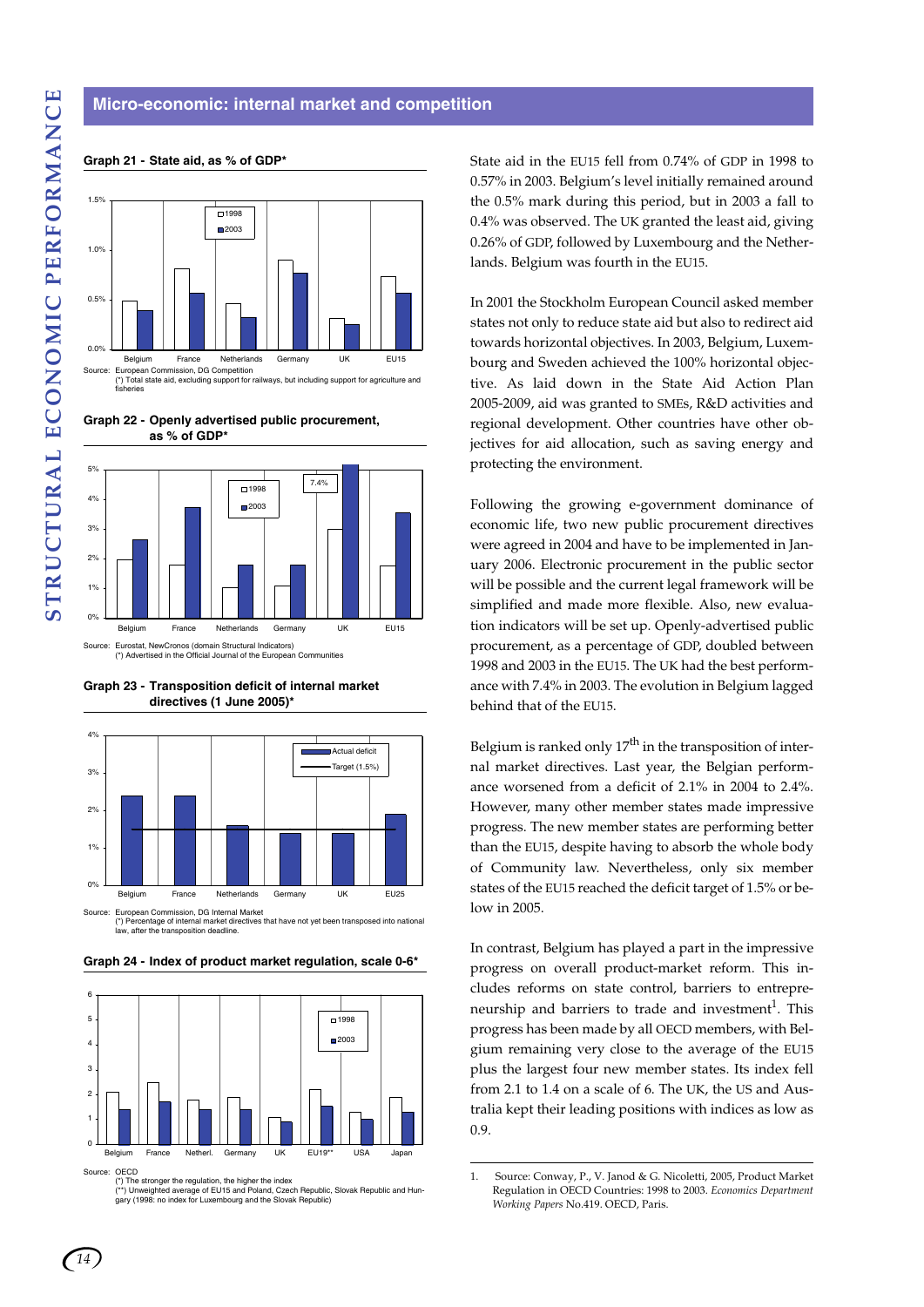

**Graph 25 - Gas prices for industry, in EUR/GJ\* \*\***

Source: Eurostat, NewCronos (domain Environment and Energy) (\*) Standard consumer group: industry 41,860 GJ/year, net of taxes  $(*)$  Up to 1999 measured in Ecu/GJ (

\*\*) £/GJ, right-hand scale

**Graph 26 - Electricity prices for industry, in EUR/kWh\* \*\***



(\*) Standard consumer group: industry 2 GWh/year, net of taxes (\*\*) Up to 1999 measured in Ecu/kWh (\*\*\*) £/kWh, right-hand scale





**Graph 28 - Freight transport by rail (tkm, 1998=100)**





The evolution of gas prices is mainly driven by the development of international gas prices, which are closely related to oil prices. Until mid-2004, gas prices for the standard industrial consumer category using 41,860 GJ per year (as defined by Eurostat) were higher in Belgium than in all its neighbouring countries except Germany, and were moving close to the EU15 average. In the second half of 2004 prices remained stable, while prices in other member states rose significantly. When taxes are included for this period, Dutch prices rose slightly above those for Belgium, and Belgium thus became the cheapest of the analysed countries.

From 2000 to 2003 electricity prices for the industrial consumer using 2 GWh per year were above those of the neighbouring countries and the EU15 average. Just as for gas, a remarkable evolution was observed during 2004. Prices in Belgium fell by 7.9%, whereas they rose significantly in Germany and the UK and in the EU15 on average. When taxes are included, Belgium's position is basically unchanged, but the convergence to the EU15 average becomes somewhat weaker because of recent tax increases.

Similar trends can be observed for households. Gas prices, both including and excluding taxes, are very close to the EU15 and EU25 averages and, since the 2001 price reform, lower than in most neighbouring countries. Electricity prices have remained higher than in most neighbouring countries, but the difference has reduced. When taxes are included, remarkable differences appear. Taxes in the Netherlands are very high, raising prices above those of Germany. Taxes in the UK are very low, strengthening its position as the cheapest of the analysed countries. From the Eurostat data, it was observed that taxes on electricity in Belgium increased significantly during 2004.

Freight traffic by rail has done better in Germany, the UK and the Netherlands than in Belgium and France since 1998. According to the Rail Liberalisation Index 2004, the former three countries are ranked in the top four most liberalised countries of the EU25, whereas Belgium and France are ranked  $14<sup>th</sup>$  and  $18<sup>th</sup>$ , respectively<sup>1</sup>. Likewise, the US has a high level of liberalisation. In a growing transport market, the stability of Belgium's level of rail traffic has translated into a falling market share. Compared to other modes (road, inland waterways and pipelines), rail accounted for 12.9% of transport in Belgium in 2002, whereas it had accounted for 21% in 1990.

<sup>1.</sup> Kirchner, C., 2004, *Rail Liberalisation Index 2004*, IBM.

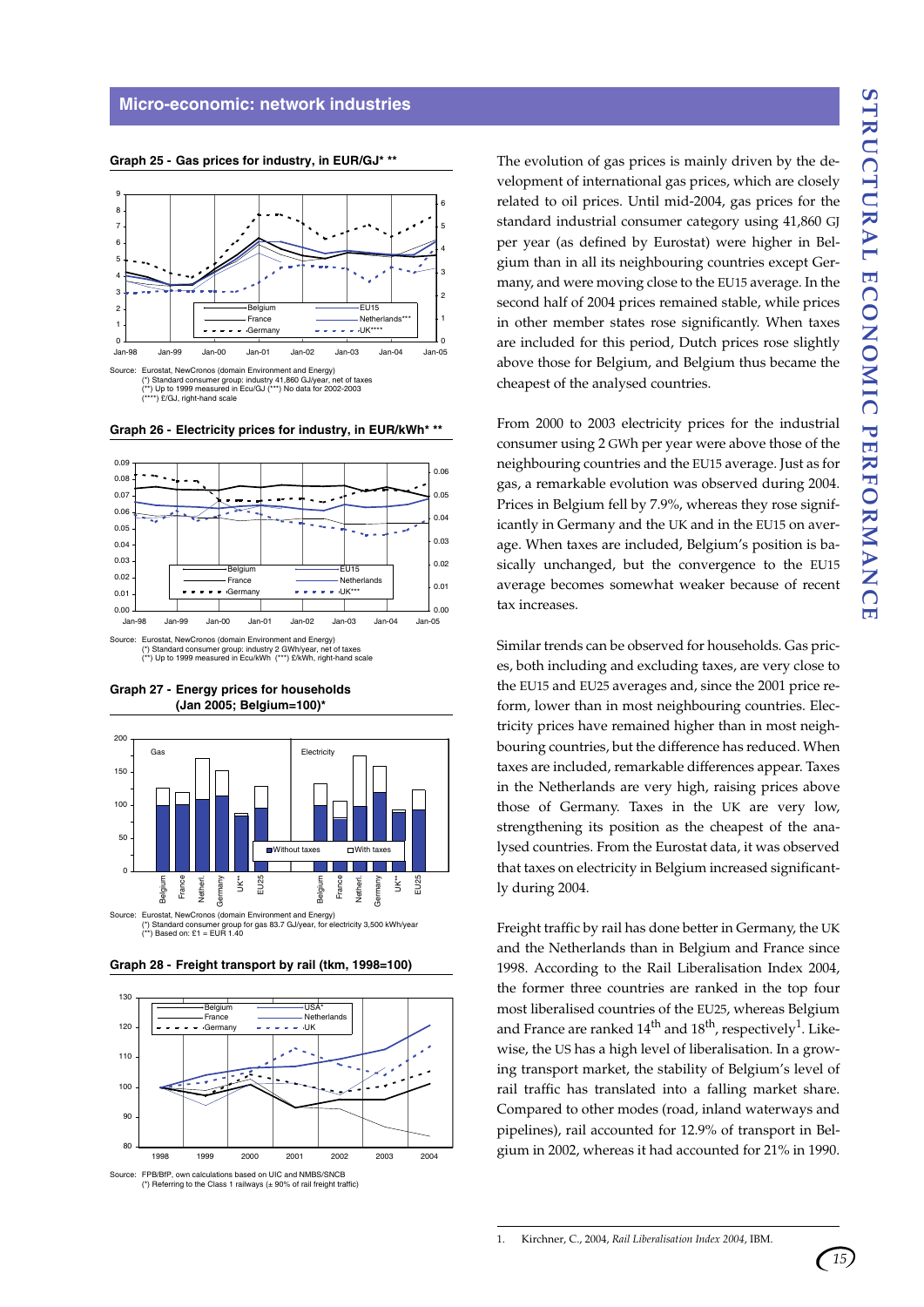#### **Micro-economic: taxation and business climate**



#### **Graph 29 - Implicit tax rates (2003)\***

**Graph 30 - Changes in implicit tax rates, %-points (2002-2003)**



Source: European Commission, The structures of the taxation system in the EU

#### **Graph 31 - Total entrepreneurial activity index, in %\***



(\*) Percentage of the population survey that is either actively involved in starting a new ven-ture or is the owner or manager of a business that is less than 42 months old



**Graph 32 - E-government usage by enterprises (2004)\* \*\***

Source: Eurostat,NewCronos (domain Structural Indicators)

(\*) Percentage of enterprises which use the Internet for interaction with public authorities (i.e.<br>having used the Internet for one or more of the feature and internet for intervention having used the Internet for one or more of the following activities: obtaining information,<br>downloading forms, filling in web-forms, full electronic case handling)<br>(\*\*) France: data unavailable

In 2003, the taxation structure in reported countries remained roughly the same as previously, with higher rates of tax levied on labour, except in the UK where capital taxation still dominates.

Specific shifts in taxation have, however, been observed for Belgium. Implicit tax rates both on labour and consumption dropped in 2003 (by around 0.5%-point), against an increase in the neighbouring countries. This reflects the recent fiscal reforms in Belgium, based on a reduction of the level of employers' social security contributions in general, and the stimulation of low-wage employment and the subsidisation of the hiring of specific categories of labour<sup>1</sup>. Hence, the implicit tax rate on labour became slightly lower in Belgium (43.2%) than in France (43.3%). Nevertheless, the current Belgian taxation burden on labour remains relatively high with respect to other European countries (except for Sweden, at 46.1%). At the same time, the Belgian implicit tax rate on capital increased in 2003 while decreasing, or stabilising, in neighbouring countries. The most remarkable change on capital taxation was registered in the UK, with a fall of 4%-points. In all tax domains, fiscal pressure was stronger in Belgium in 2003 than in the (base-weighted) EU25.

The quality of the business climate is closely related to the level of dynamism in entrepreneurship. From that prospective, the Total Entrepreneurial Activity (TEA) Index indicates a lagging position for Belgium over recent years. The proportion of individuals actively involved in new or young businesses appears to be low with respect to other countries, and especially the US. In contrast with Belgium, France has recently improved on its unfavourable 2003 entrepreneurship ranking.

Developments in e-government reflect the efforts made by public authorities to help enterprises to evolve in a competitive framework and to stimulate private initiatives. It is therefore important to analyse how enterprises respond to these developments. Belgium performs well when compared to its neighbouring countries: 60% of Belgian enterprises used the Internet for interactions with the government in 2004, exceeding the EU25 average. Nevertheless, electronic interactions appear to be far more developed in Scandinavian countries, as the comparable proportion was above 90% in both Sweden and Finland last year.

1. Taxation on low-wage earners is discussed in the section related to labour market.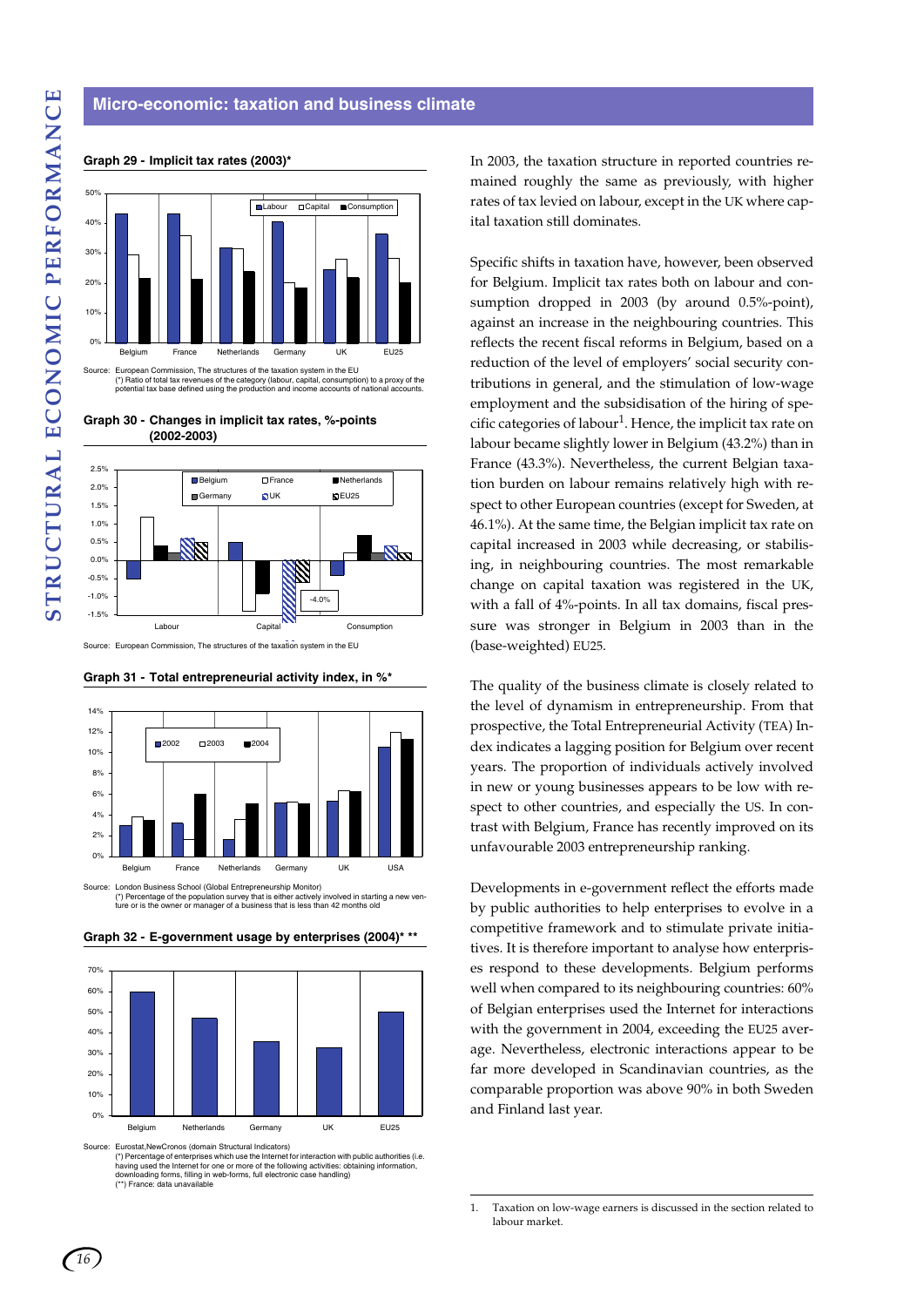#### **Labour market: participation**

**Graph 33 - Average exit age from the labour force**

54 56 58  $60$  $62$ 64 66 Belgium France Netherl. Germany  $\leq$ EU25 Belgium France Netherl. Germany  $\geq$ EU25 Women 2001 2003 **DMer** 

Source: Eurostat (Labour Force Survey) and Europ







**Graph 35 - Youth unemployment rate (-25 years)**

**Graph 36 - Unemployment rate, gender gap females-males**



Source: Eurostat (Unemployment Harmonised Series)<br>(\*) Standard consumer group: industrial consumer 2 GWh/year, net of taxes)<br>(\*\*) Up to 1999 measured in Ecu/kWh, (\*\*\*) £/kWh, right-hand scale

The Belgian female employment rate has been constantly going up since the beginning of the nineties and is catching up with the European average. In 2004, it amounted 52.6%, which is still 3%-points under the European average $^1$ .

The Belgian employment rate of older workers is the lowest in Europe (30% in 2004 against 41% in the EU25). It has been rising since the mid-nineties and catching up strongly with the EU25 average, but not yet sufficiently. In spite of a small increase, especially for women, the average exit age from the Belgian labour market is the lowest in the EU (58.6 years). The recent "Generation Pact" drawn up by the federal government intends to raise the legal age of conventional early retirement to 60 in 2008. It also contains measures aimed at keeping older workers in work.

Expressed as full-time equivalent, the employment rates at the European level are less dispersed than the employment rates per person. It shows the diversity of scope of reduced-time work (part-time, temporary work, etc.) in the member states. Part-time work is largely widespread in the Netherlands, where the employment rate decreases from 73.6% when calculated per person to 57.1% when calculated in full-time equivalent units. Part-time work is also widespread in the UK and in Germany. The scope of reduced-time work in Belgium is close to the European average. In 2003, the full-time equivalent employment rate amounted to 54.7% , which is 3.3%-points under the European average (EU25).

Since the beginning of the decade, youth unemployment has increased in Europe as well as in the US. This increase can be explained by weak economic growth. In the UK, where growth has been stronger, youth unemployment has stabilised at 12%. This factor counters efforts to improve young people's inclusion in the labour market through job search assistance. In Belgium, youth unemployment is high (nearly 20% in 2004), although close to the EU25 average.

As far as the gap between the male and female employment rates is concerned, a downward trend can be noted across Europe. The Belgian performance is similar to the EU25 average. The gender-linked difference in Belgian unemployment rates has decreased clearly since the end of the nineties, and remains under the European average in spite of an increase in 2004. Finally, the wage gap between men and women in Belgium is amongst the lowest in the European Union.

<sup>1.</sup> For the overall employment rate, see section "Productivity and employment" above.

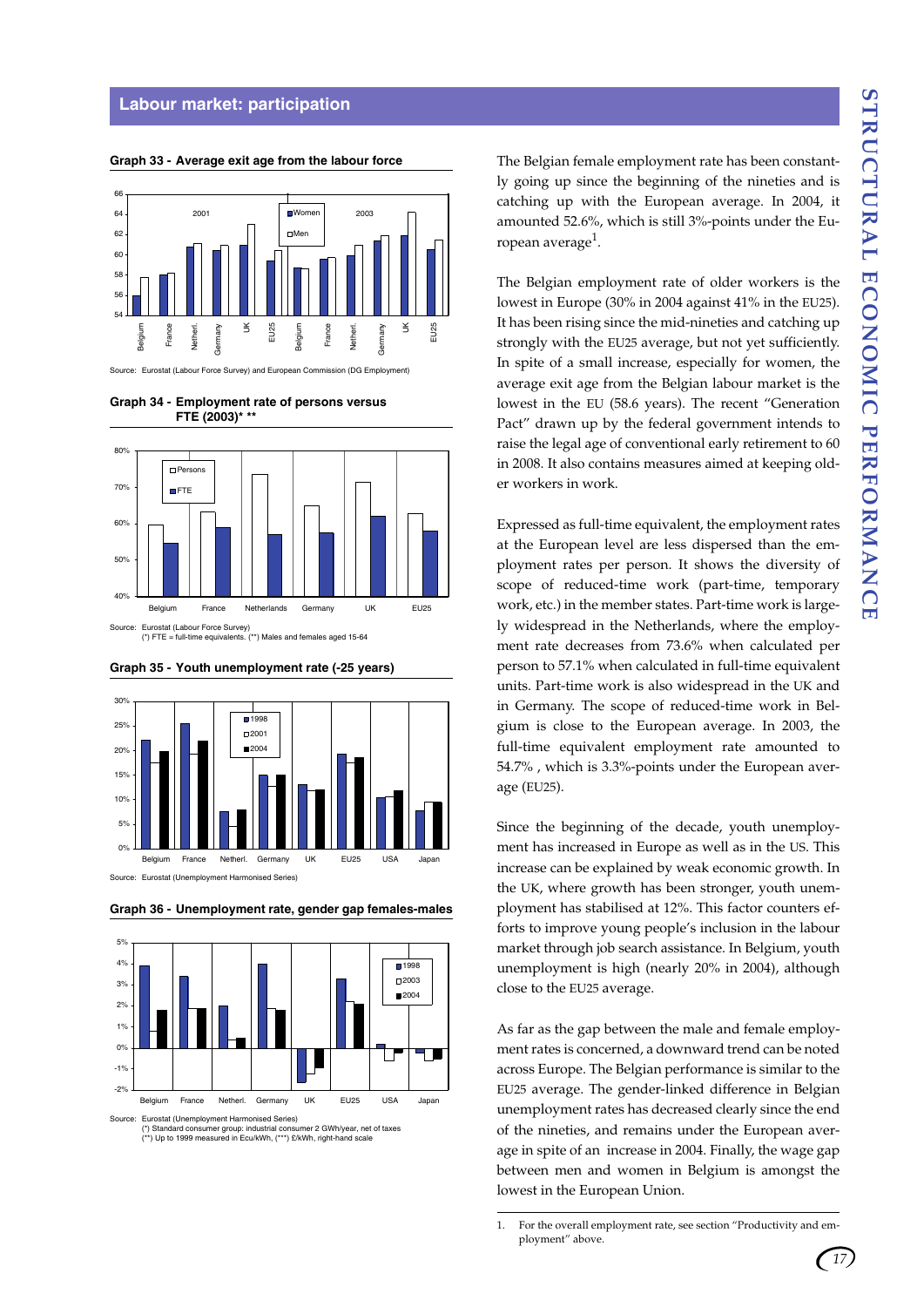#### **Labour market: social cohesion**

#### **Graph 37 - Long-term unemployment rate\***



**Graph 38 - At risk of poverty rate\***



(\*) Share of persons with an equivalised disposable income below the risk-of-poverty threshold, which is set at 60% of the national median equivalised disposable income (after social transfers).

**Graph 39 - Diversity of contractual and working time arrangements (2003)**



Source: Eurostat (Labour Force Survey)

**Graph 40 - Taxation of low-wage earners\***



Source: OECD

(\*) Income tax on gross wage earnings plus the employee's and the employer's social secu-<br>rity contributions, expressed as a percentage of the total labour costs of the earner, defined<br>as gross earnings plus the employer's rity contributions, expressed as a percent<br>as gross earnings plus the employer's sore<br>applicable). This structural indicator is a<br>earning 67% of the APW.

The long-term unemployment rate is an indicator of the effectiveness of active and preventive measures stimulating the inclusion of disadvantaged people. The Belgian position has improved since the end of the nineties. At present, it is approaching the EU25 average, whereas the German rate has clearly deteriorated.

Between 1995 and 2001 there was a drop in the poverty risk rates before social transfers. This also indicates a greater inclusion of those most excluded from the labour market, thus contributing to the eradication of poverty. The decrease in poverty risk rates is strongest in Belgium and the UK, whereas the rates in Germany and France have stagnated. Social transfers correct the primary distribution of incomes, thus reducing the risk of poverty. The size of these transfers varies from country to country: it is high in France and relatively low in the UK, which still has the highest risk of poverty. Note that Belgium has the lowest rate of poor workers (as have Germany and Denmark), who account for 4 % of the working population (2001).

The diversity indicator shows how flexibile employment legislation is with respect to the diversity of contractual and working-time arrangements. The Netherlands has the highest indicator as a result of the intensive application of part-time labour, which is on an almost completely voluntary basis. France has the lowest indicator, and, surprisingly, German legislation seems to result in more flexibility than British legislation. The flexible working possibilities that result from the Belgian legislation bring Belgium close to the European average.

Innovative and adaptable forms of work organisation should be reconciled with security and health at work. The indicator of the number of severe accidents has diminished within Europe, except in the UK, where a higher number of accidents at work has been registered. In Belgium, the occurrence of such accidents is the lowest in Europe and is dropping rapidly.

In Belgium, as in Germany, the tax burden on low-paid workers remains high, even though it has decreased since the end of the nineties due to tax reform and targeted measures aimed at cutting in personal social security contributions. The significant cuts in employers' social security contributions that have already been agreed or are in the pipeline (Budget 2006) are not sufficiently targeted at the low-paid. Belgian studies (Ires, FPB) show that reductions in employer's social security contributions that are targeted at the low-paid are more efficient, in terms of growth and employment.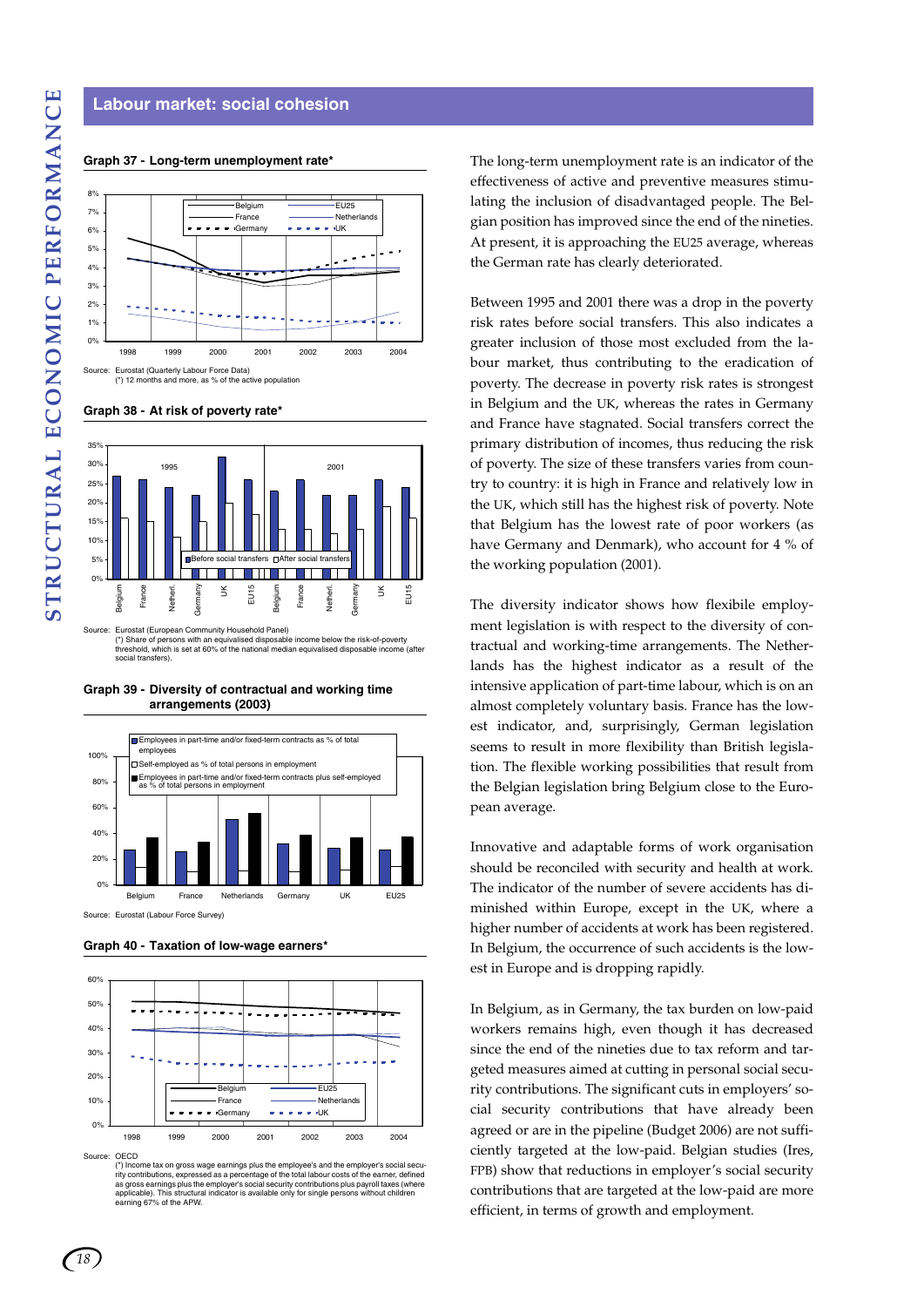#### **Labour market: education**

**Graph 41 - Public spending on education (2002)\***



(\*) On both public and private institutions

**Graph 42 - People with higher education\***



(\*) Percentage of people aged 25-64 who completed higher education (ISCED 5-6) (\*\*) 1996: EU15



**Graph 43 - Graduates in science & technology, in ‰\***

Source: Eurostat, NewCronos (domain Structural Indicators<br>(\*) Number of persons per 1000 of population aged 20-29 who graduated in science and<br>technology at post-secondary level (ISCED 5 and above) during the given year

**Graph 44 - Participation in life-long learning\***



Human capital is a crucial factor in a knowledge-based economy, where ideas and knowledge are central elements in the innovation and growth process. Moreover, the availability of a skilled labour force is essential for competitiveness. For the optimal utilisation of human capital, it is necessary to provide training opportunities throughout careers and to anticipate shortfalls in the supply of specific skills.

Within the EU25, the proportion of public expenditure on education is relatively high, even in countries with a small share of public spending in terms of overall GDP. In Belgium, a relatively high proportion of public spending is allocated to education. In 2002, about 6.3% of GDP (shown along the curved dotted lines in Graph 36) or 12.5% of total public expenditure was devoted to education, which is, in both cases, above the European average.

With regard to the supply of advanced skills, the percentage of people aged between 25 and 64 with tertiary education is higher in Belgium (29.8% in 2004) than the EU25 average (22.2%) and is still increasing. However, due to large variations in educational systems, differences between countries must be interpreted carefully. Because of their important role in the national innovation system, the supply of new graduates with training in science and engineering (‰ of the 20-29 year old age group) is of great interest. Although this share has increased during recent years, it is still significantly lower than in France and the UK, but higher than in Germany and the Netherlands.

In a context of continuously developing technology and business practices, it is essential for social and competitive reasons that people can acquire new knowledge and skills at any time in their working lives. As such, the notion of life-long learning covers all learning activities undertaken in a wide range of environments in order to improve knowledge and skills. These may be related to personal, social or employment objectives. Participation in life-long learning has improved significantly in Belgium during the last few years, although the participation rate (9.5% in 2004) is still below the EU25 average (9.9%) and the Lisbon objective (12.5% by 2010). Moreover, data from the 2003 Social Balance sheet has shown that companies' budgets for vocational training programs have declined in the last two years, dropping to 1.2% of total labour costs in 2003.

*19*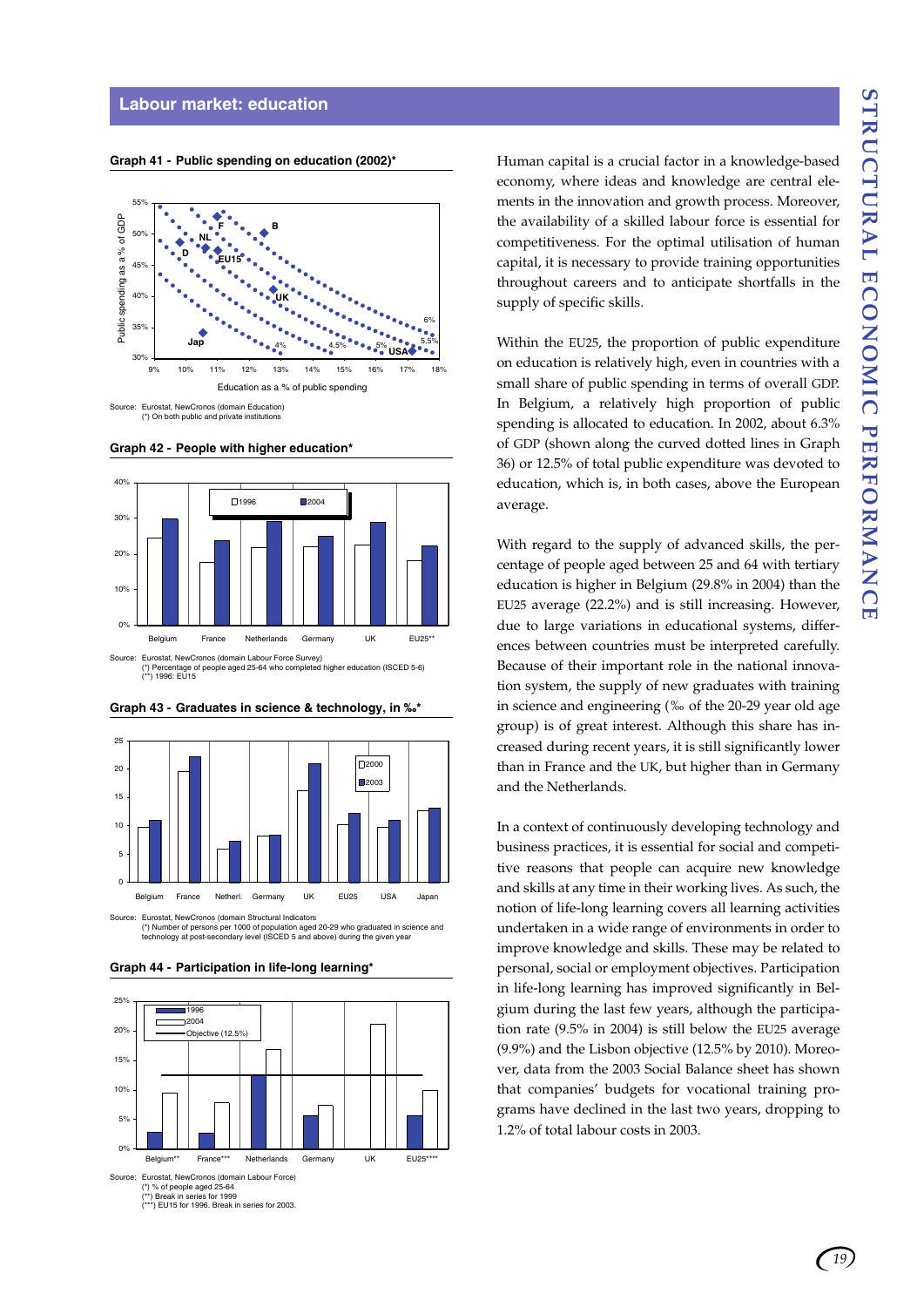### **Third Federal Report on Sustainable Development: Understanding and Managing Development**

The publication of the third Federal Report implements the Belgian Act of 5 May 1997 on the Coordination of Federal Sustainable Development Policy. This Act institutes a strategic process of reporting, planning, implementation and monitoring in order to introduce policies at the federal level that contribute to the goals of sustainable development. This report assesses the existing situation in Belgium and the current policy on sustainable development. It also provides some tools and a road map to build sustainable development scenarios for the future.

The first two Federal Reports both highlight the fact that the transitional process towards a sustainable development has engaged Belgium in a society's project on a global scale as well as on a local scale. They emphasise that the stakes involved require the definition of very long-term objectives (2050) and of realistic intermediary targets (e.g. 2012, 2020, etc.) that are consistent with the very long-term objectives. The third Federal Report shows that Belgium has already partly met the global project's expectations by signing a series of international agreements, most importantly the Plan of Implementation drawn up at the World Summit on Sustainable Development in Johannesburg in September 2002. It also shows that there is still a long way to go before development is managed according to the principles of sustainable development.

The third Federal Report stresses that three principles of sustainable development – the integration, participation and precautionary principles – should, from now on, be better implemented in a sustainable development policy. It proposes methods and tools to apply these principles to the federal government's actions in favour of sustainable development.

In Part 1, the Report describes a global systemic framework for understanding and analysing society's development. The model links the long-term transformation of life conditions (the driving forces of development, the human, environmental and economic capitals, and their interaction) together with government policies. This model is called *TransGovern,* short for *Transformation of living conditions through Governing*

Part 2 of the Report examines the transformation of life conditions. Twenty pressures are highlighted. They originate from the driving forces reviewed in the Report – demographic structure, consumption and production patterns – and they cause some worrying changes in the human, environmental and economic capitals. These changes are the result of complex processes (indirect effects, feedbacks, mutual reinforcement, etc.), which the *TransGovern* model makes easier to understand. The Report analyses, among other factors, the pressure of new employment forms (production patterns) on the standard of living and on health (human capital), the pressure of transportation (production and consumption patterns) on climate change (environmental capital) and the pressure of ageing (demographic structure) on the standard of living (human capital) and on financial patrimony (economic capital).

This examination of current trends is extended in Part 3 of the Report with a general evaluation of federal policy on sustainable development and of the Federal Sustainable Development Plans for 2000-2004 and 2004-2008. This evaluation shows that at least 71% of the 622 measures proposed in the first Federal Plan, led to concrete action during the period 2000-2004. The assessment also reveals that there is capacity for further integration of policies. Part 4 of the Report widens the vision on the federal policy by evaluating the federal strategy on sustainable development. It shows that the sequence of steps in that strategy could be improved.

Finally, Part 5 of the Report opens up the way to consider alternative policy scenarios which aim to achieve sustainable development objectives based on the commitments endorsed by the international community. It proposes a methodology for developing these scenarios on the basis of backcasting and a participative approach, and applies it to a few examples. The Federal Report finally recommends adopting, as from January 2006, a road map for creating participative scenarios for sustainable development, based on the backcasting method thus paving the way for a fourth Federal Report.

The Report is completed by a supplement presenting an update and a classification of the sustainable development indicators (SDI) that were published in the first two Reports. The SDI make it possible to describe and project social, environmental and economic phenomena for which the situation or evolution is particularly representative sustainable development issues.

*"Comprendre et gouverner le développement, 3ème Rapport fédéral sur le développement durable 2000-2004" "Ontwikkeling begrijpen en sturen, 3de Federaal Rapport inzake duurzame ontwikkeling 2000-2004" Task Force Sustainable Development, FPB, 2005 The Report comes with a presentation folder. The Report exists in French and in Dutch.*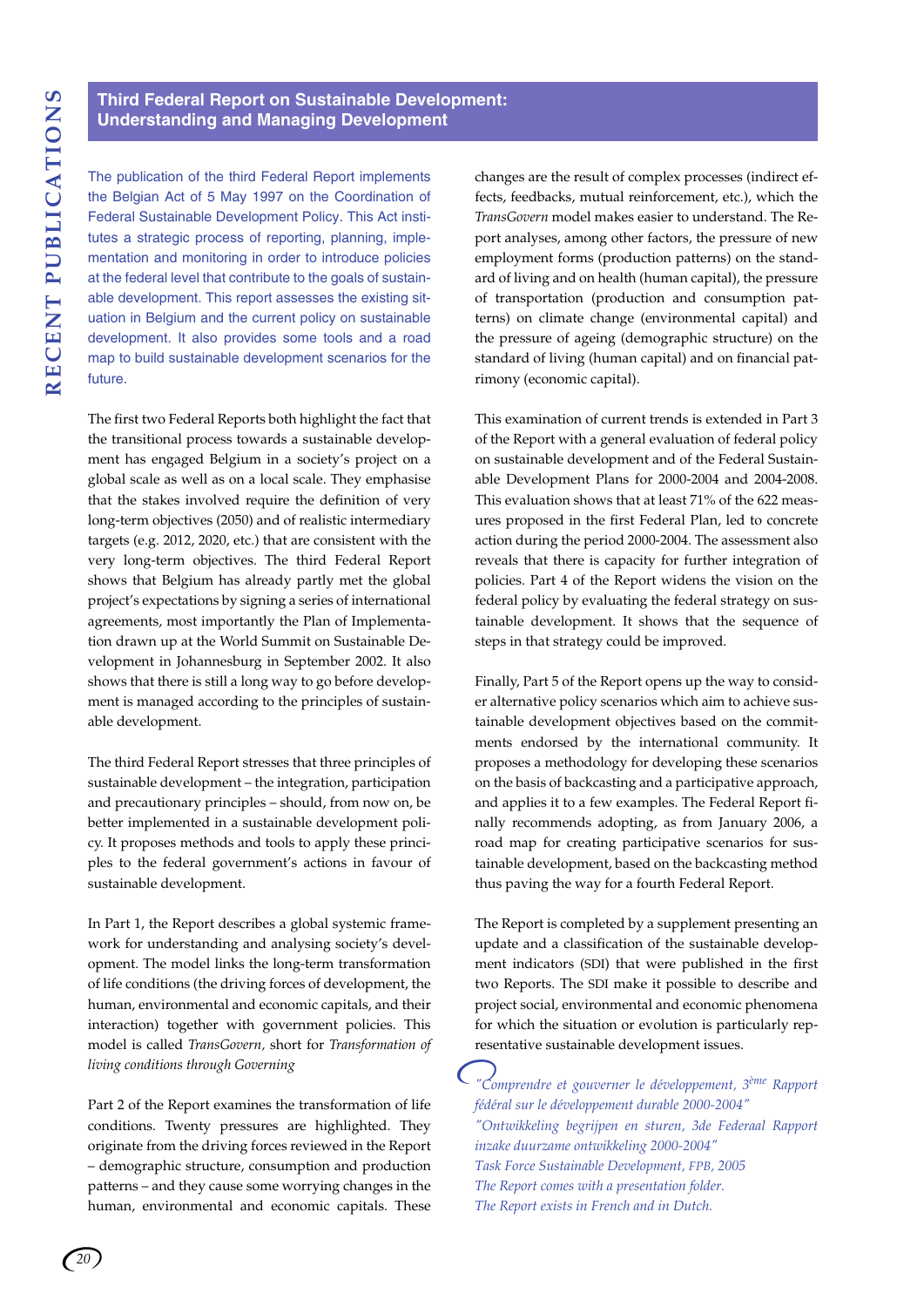#### **Monetary Policy, Asset Prices and Economic Growth in the World Economy: 1995-2004**

This Working Paper assesses the worldwide macroeconomic implications of an interest-rate rule whereby the major central banks of the world target changes in asset prices in addition to changes in the consumer price index. The inclusion of asset prices reflects the fact that the household sector's intertemporal utility depends not only on contemporaneous prices, income and wealth, but also on future prices, income and wealth.

This Working Paper starts with a brief description of the major worldwide macroeconomic developments during the 1995-2004 period, and illustrates that, across the major areas of the world economy, changes in asset prices did not affect interest rate policy in a significant way. A broad-based interest rate rule is then specified whereby the central banks target changes in asset prices in addition to targeting changes in contemporaneous consumer prices. The target values for the asset prices in the new interest rate rule are obtained by applying a Hodrick-Prescott filter to the historical data.

In the second part of the Working Paper, the NIME world macroeconometric model is used to calculate how the macroeconomic variables of the major areas of the world economy would have evolved for the 1995-2004 period, if the central banks of these areas had implemented a broad-based interest rate rule. The simulation results show that up to 2000, interest rates would have risen above their historical baseline levels in the euro area and the United States. For example, the US short-term interest rate would have been 1.4%-points above its historical baseline in 1999, while the short-term interest rate of the euro area would have been 0.9%-points above baseline in 2000. The increased interest rates in the euro area and the United States would have lowered domestic demand by increasing the cost of investment and reducing household wealth. However, as the rate increases would have been highest in the United States, the US dollar would have appreciated against the other major currencies, thereby restraining export growth in the US and stimulating export growth from Europe and, in particular, from Japan.

After 2000, the implementation of the broad-based interest rate rule would have led to a fall in interest rates below the historical baseline levels in the euro area and the United States, and domestic demand would have risen above the historical baseline in both areas during this period. Once again, the effect of the interest rate cuts on exchange rates is not straightforward. All areas except Japan would have benefited from significant interest rate cuts. However, in Japan, such cuts would not have been possible, as Japanese monetary authorities had already pushed historical nominal interest rates down to their lower bound.

On balance, the counterfactual simulation indicates that, when measured in terms of discounted cumulative deviations from baseline, a broad-based interest rate rule would have pushed the euro area's gross domestic product (GDP) above its historical level by about 0.3% by the end of the 1995-2004 period and would have reduced US GDP by about 0.6% by the end of the same period. Finally, it should be noted that although the new interest rule lowers output variability, the rule itself is based on target values obtained from a filtering process applied to a historical outcome. In real-time, however, formulating targets for asset prices may not be so straightforward as they may be subject to great uncertainty, rendering their use an additional source of volatility.

*"Monetary Policy, Asset Prices and Economic Growth in the World Economy over the 1995-2004 Period: A counterfactual simulation with the NIME Model", E. Meyermans, P. Van Brusselen, Working Paper 17-05, December 2005.*

*21*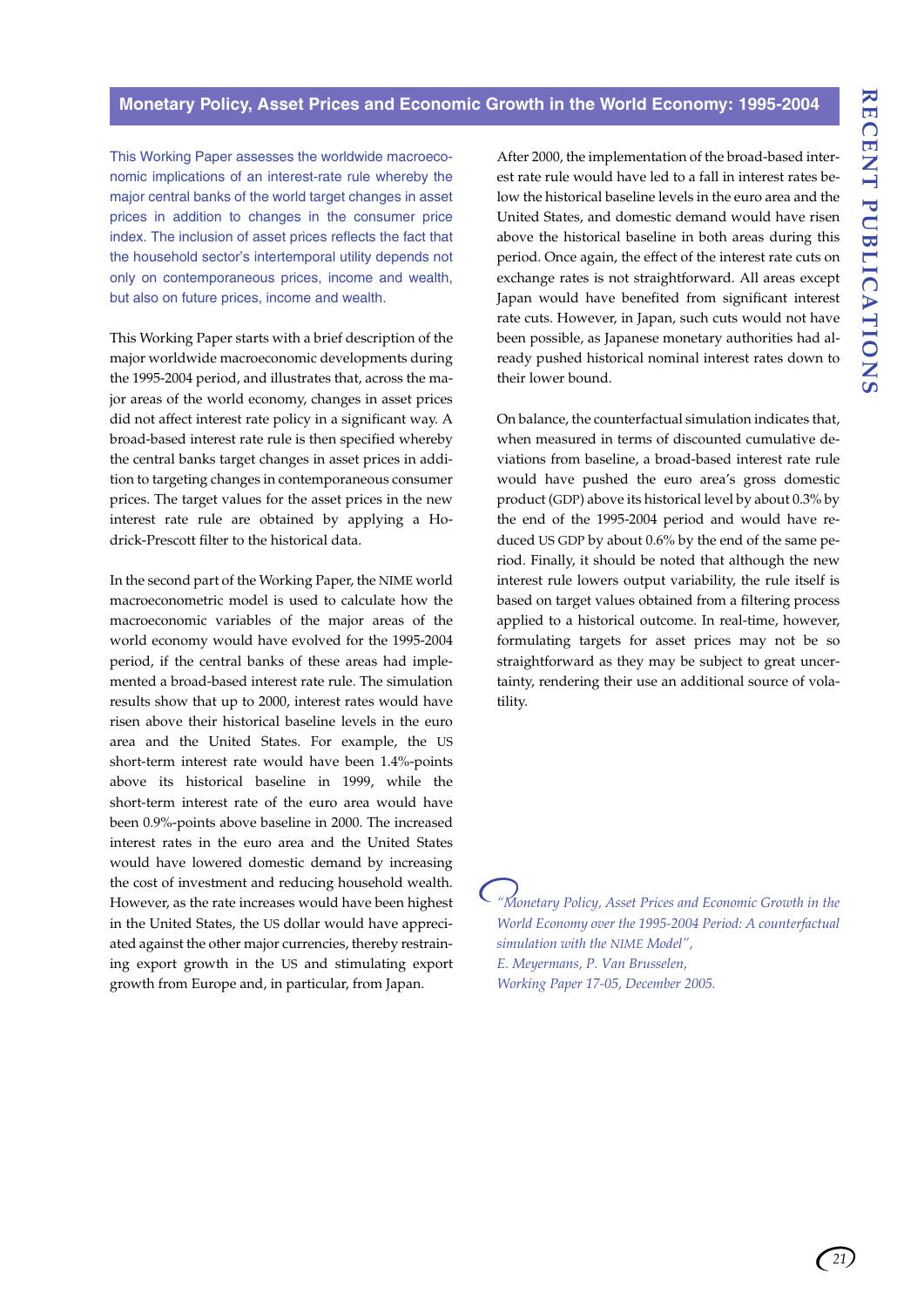#### **Model of The Self-Employed Pension Scheme (MoSES)**

In order to evaluate the budgetary cost of ageing by 2050, the FPB uses a self-developed model called the MALTESE model (Model for Analysis of Long-Term Evolution of Social Expenditure). This model contains a module for each social security branch. Although the module concerning the pensions in the wage earners' scheme is highly sophisticated, this has not been the case for the module concerning the pensions of the self-employed. The new MoSES model (Model of the Self-Employed Scheme) completes MALTESE by providing extensive and detailed modelling of these pensions.

The MALTESE model provides the macroeconomic and social-demographic framework for the MoSES model: it notably simulates the evolution of the number of self-employed workers and pensioners in the scheme and gives average income projections. The MoSES projection of the evolution of the average pension in the self-employed scheme is integrated into the overall MALTESE projection, which notably simulates the evolution of total pension expenditure in the self-employed scheme.

MoSES is a model made up of typical cases, characterised by several variables, such as gender, class of activity (which determines the income level), type and length of career, and type of pension. The breakdown of the different types of pensions is based on the classification of the National Office for Pensions (RVP/ONP). A specific projection of the average pension is drawn up for each category. This average pension is then projected for consecutive years, making a distinction between the pension of those who have retired in the previous years (applying, wherever appropriate, a coefficient for welfare adjustment) and the pension of those going into retirement in the course of the year.

The pension of those "entering" the scheme is calculated on the basis of two elements: the length of the career and the income associated with the different classes of activity. The model makes a distinction between two kinds of career: "pure", i.e. the careers of workers who have never had any other status than "self-employed", and "mixed", i.e. the careers of those who have also worked as employees. For each of these categories, we consider six typical lengths of career. The eligibility conditions for a possible granting of the minimum pension are also taken into account.

For income projection per case, the self-employed population is divided into 60 classes of activity (following the NACE-Bel nomenclature). A specific income is used for each of the 60 different activity classes. Indeed the pension of self-employed depends notably on the "reference income", which is determined by the incomes of the career from 1984 onwards and by a standard fixed income in the years prior to 1984.

The inclusion of all of these elements results in the calculation of 720 pensions  $(2 \times 6 \times 60)$  for each RVP/ONP category. Each pension is calculated according to the regulations in force and is then compared with the minimum pension prevailing during the retirement year. This minimum pension replaces the calculated pension if the individual who represents the category is 'eligible'. The scheme's average pension is then computed using a weighted average.

The model highlights the importance of the transitional period during which the calculation takes into account both the reference income of the years prior to 1984 when the standard fixed income system was still in force and the real income of the years from 1984 onwards. This transitional period ends in 2030 and is characterised by weak growth of the average pension, declining to slight negative growth at the end of the period. Detailed modelling of the regulation of the standard fixed income makes it possible to analyse its effects and shows that, contrary to intuition, replacing a standard fixed income by a real income in the pension calculation is not always favourable for the self-employed. This is especially true for self-employed women, whose real income is mostly lower than the standard income.

A second feature highlighted by the model is the great importance of the minimum pension in the self-employed pension scheme. In fact, the minimum pension almost totally nullifies the complex effects of the legislation on calculation of the pension for the self-employed. Overall, the growth rate of the average amount of pension appears to depend much more on the growth of the minimum pension than on other variables, such as the growth of self-employed income or the evolution of income ceilings. This situation is fundamentally different from that in the wage-earners' pension scheme, where income growth and upper wage limits play an essential role. It should be noted that the proportion of male beneficiaries of the minimum pension in the self-employed pension scheme is decreasing. Women make up in increasing proportion of beneficiaries because they will have longer careers in the future than in the past.

*"MoSES (Model of The Self-Employed pension Scheme) : une modélisation du régime de pensions des travailleurs indépendants", B. Scholtus, Working Paper 18-05, December 2005.*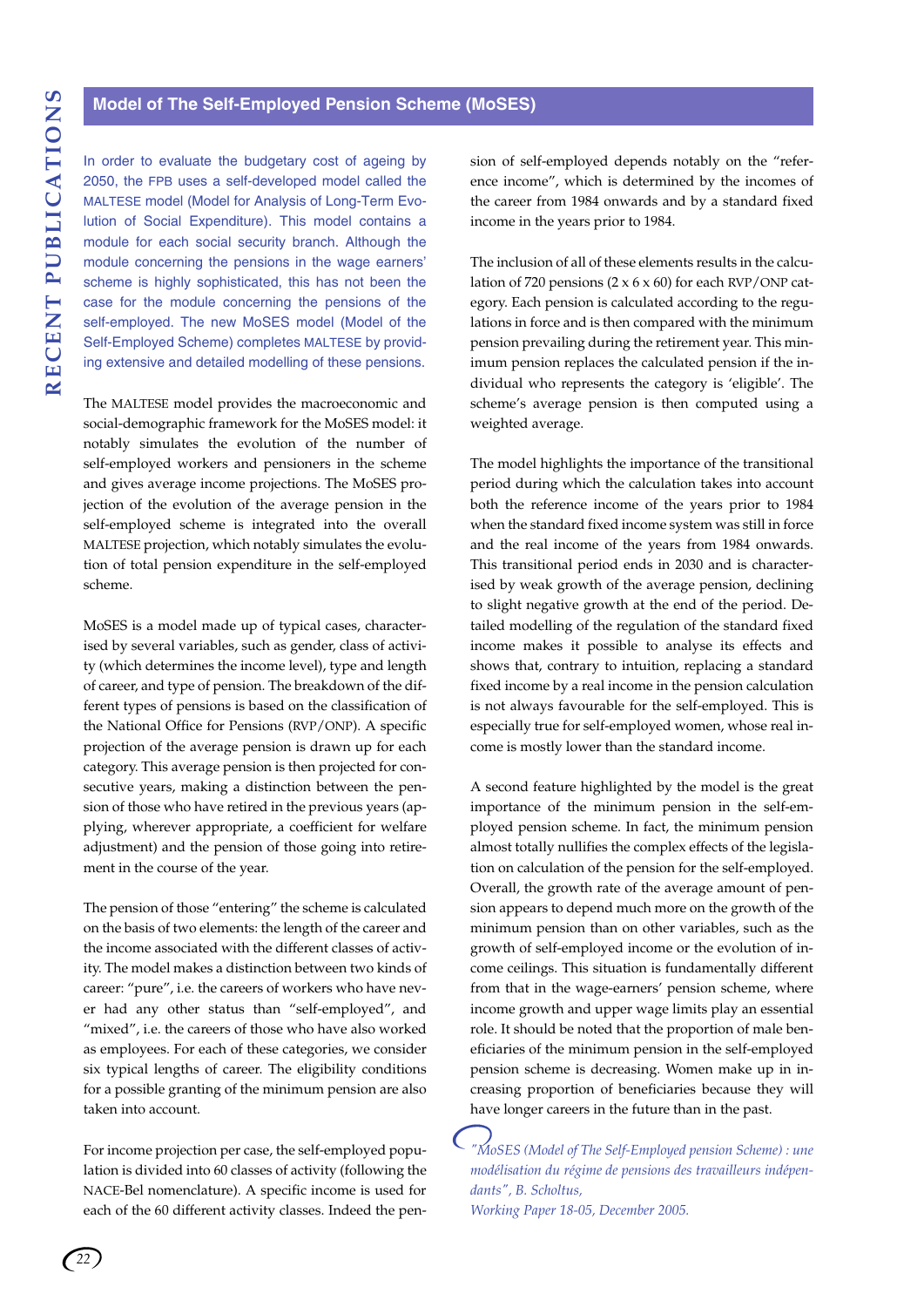#### **Other Recent Publications**

#### The NIME Economic Outlook for the World Economy,

#### August 2005

"A Medium-Term Outlook for the World Economy 2005-2011 - Focus: Monetary Policy, asset Prices and Economic Growth"

#### Planning Paper 98, May 2005

"Réforme de marché dans les industries de réseau en Belgique - Markthervorming in netwerkindustrieën in België ", J. van der Linden

#### Planning Paper 99, January 2006

"Overheidsparticipaties in de marktsector in België, 1997-2003 - Participations publiques dans le secteur marchand en Belgique, 1997-2003" H. Spinnewyn

#### Working Paper 10-05, May 2005

"Hervorming van de spoorwegsector in België. Lessen uit Groot-Brittannië, Duitsland en Zweden" P. Mistiaen

#### Working Paper 11-05, May 2005

"Hervorming van de posterijen in België. Lessen uit Zweden en Nederland", J. van der Linden

#### Working Paper 12-05, June 2005

"Analyse van de rubber- en kunststofnijverheid - Analyse de l'industrie du caoutchouc et des plastiques", B. van den Cruyce

#### Working Paper 13-05, June 2005

"Innovatie en O&O in de Belgische gewesten in een Europees perspectief - Innovation et R&D dans les régions belges dans un perspective européenne" J. Fiers

#### Working Paper 14-05, June 2005

"Quelle énergie pour un développement durable ? " A. Henry

#### Working Paper 15-05, July 2005

"De financiële implicaties van langer werken: een Micro-Economisch Pensioenmodel (MEP)" G. Dekkers.

#### Working Paper 16-05, September 2005

"Determinanten van internationale lokalisatie, met toepassing op de Agoriabranches - Déterminants de la localisation internationale, avec application aux secteurs Agoria"

B. Hertveldt, C. Kegels, B. Michel,

B. Van den Cruyce, J. Verlinden, F. Verschueren

#### **Research in Progress**

#### Transport and mobility

The FPB undertakes research in this area in cooperation with the federal "Transport and Mobility" administration. In particular, transport satellite accounts and a transport model are constructed. The aim is to get a better grasp of the relationship between transport, mobility and the economy and to analyse the impact of transport and mobility policies on the Belgian economy.

*contact: dg@plan.be*

#### Health care expenditure

Different research projects concerning the determinants of health care expenditure are currently underway, in collaboration with various agencies and institutions.

*contact : mln@plan.be*

#### Social policy and long-term budgetary challenge

The FPB is investigating the impact of the 1996 pension reform and the dynamics of the pension benefits for self-employed and for civil servants, as well as

the budgetary impact of adjusting social benefits to welfare.

*contact : maltese@plan.be*

#### Public finances and macroeconomic performance

The FPB is complementing its studies into the interactions between macroeconomic performance and different categories of public revenue and expenditure. Tax shift operations are being scrutinized in particular.

*contact : fb@plan.be, db@plan.be*

#### EU-KLEMS

As a partner in a European consortium, the FPB works on the development of a database that would allow the evaluation of European performance in terms of prices, output and intermediate consumption. An additional aim is that the database would allow an analysis of the determinants of certain measures of productivity, in particular total factor productivity (TFP). *contact: ck@plan.be*